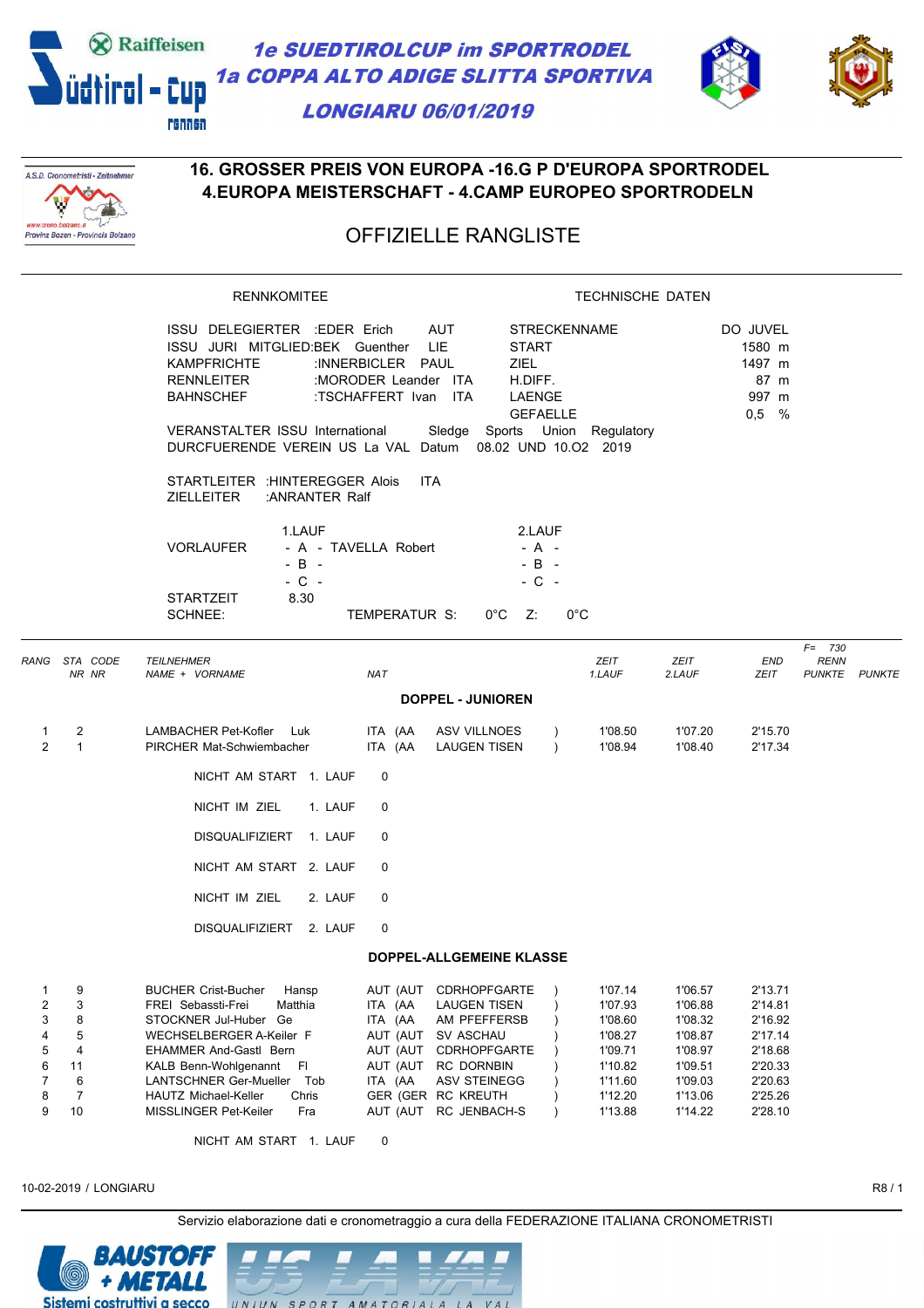



## OFFIZIELLE RANGLISTE

|                                       |                                  | <b>RENNKOMITEE</b>                                                                                                                                                                                                                                                                           |                                                                                                            |                                                                                              | <b>TECHNISCHE DATEN</b>                                                                                                        |                                                                |                                                                |                                           |  |
|---------------------------------------|----------------------------------|----------------------------------------------------------------------------------------------------------------------------------------------------------------------------------------------------------------------------------------------------------------------------------------------|------------------------------------------------------------------------------------------------------------|----------------------------------------------------------------------------------------------|--------------------------------------------------------------------------------------------------------------------------------|----------------------------------------------------------------|----------------------------------------------------------------|-------------------------------------------|--|
|                                       |                                  | ISSU DELEGIERTER :EDER Erich<br>ISSU JURI MITGLIED:BEK Guenther LIE<br><b>KAMPFRICHTE</b><br>RENNLEITER<br><b>BAHNSCHEF</b><br>VERANSTALTER ISSU International Sledge Sports Union Regulatory<br>DURCFUERENDE VEREIN US La VAL Datum 08.02 UND 10.02 2019<br>STARTLEITER : HINTEREGGER Alois | :INNERBICLER PAUL<br>:MORODER Leander ITA<br>:TSCHAFFERT Ivan ITA                                          | AUT<br><b>START</b><br>ZIEL<br>H.DIFF.<br><b>ITA</b>                                         | <b>STRECKENNAME</b><br>LAENGE<br><b>GEFAELLE</b>                                                                               |                                                                | DO JUVEL<br>1580 m<br>1497 m<br>87 m<br>997 m<br>$0,5$ %       |                                           |  |
|                                       |                                  | <b>ZIELLEITER</b><br><b>VORLAUFER</b><br><b>STARTZEIT</b><br><b>SCHNEE:</b>                                                                                                                                                                                                                  | :ANRANTER Ralf<br>1.LAUF<br>- A - TAVELLA Robert<br>$-B -$<br>$-C -$<br>8.30<br>TEMPERATUR S:              | $0^{\circ}C$ Z:                                                                              | 2.LAUF<br>$- A -$<br>$-B -$<br>$-$ C $-$<br>$0^{\circ}$ C                                                                      |                                                                |                                                                |                                           |  |
|                                       | RANG STA CODE<br>NR NR           | <b>TEILNEHMER</b><br>NAME + VORNAME                                                                                                                                                                                                                                                          | <b>NAT</b>                                                                                                 |                                                                                              | ZEIT<br>1.LAUF                                                                                                                 | ZEIT<br>2.LAUF                                                 | END<br>ZEIT                                                    | $F = 730$<br><b>RENN</b><br>PUNKTE PUNKTE |  |
|                                       |                                  |                                                                                                                                                                                                                                                                                              |                                                                                                            | <b>DAMEN MASTER</b>                                                                          |                                                                                                                                |                                                                |                                                                |                                           |  |
| $\mathbf{1}$                          | 12                               | <b>TOLAR Valentina</b>                                                                                                                                                                                                                                                                       | 1964 SLO (SLO SLOVENIJA                                                                                    |                                                                                              | 1'09.37<br>$\overline{\phantom{a}}$                                                                                            | 1'09.49                                                        | 2'18.86                                                        |                                           |  |
|                                       |                                  | NICHT AM START 1. LAUF                                                                                                                                                                                                                                                                       | 0                                                                                                          |                                                                                              |                                                                                                                                |                                                                |                                                                |                                           |  |
|                                       |                                  | NICHT IM ZIEL                                                                                                                                                                                                                                                                                | 1. LAUF<br>0                                                                                               |                                                                                              |                                                                                                                                |                                                                |                                                                |                                           |  |
|                                       |                                  | DISQUALIFIZIERT 1. LAUF                                                                                                                                                                                                                                                                      | 0                                                                                                          |                                                                                              |                                                                                                                                |                                                                |                                                                |                                           |  |
|                                       |                                  | NICHT AM START 2. LAUF                                                                                                                                                                                                                                                                       | 0                                                                                                          |                                                                                              |                                                                                                                                |                                                                |                                                                |                                           |  |
|                                       |                                  | NICHT IM ZIEL                                                                                                                                                                                                                                                                                | 2. LAUF<br>0                                                                                               |                                                                                              |                                                                                                                                |                                                                |                                                                |                                           |  |
|                                       |                                  | DISQUALIFIZIERT 2. LAUF                                                                                                                                                                                                                                                                      | 0                                                                                                          |                                                                                              |                                                                                                                                |                                                                |                                                                |                                           |  |
|                                       |                                  |                                                                                                                                                                                                                                                                                              |                                                                                                            | <b>JUNIOREN WEIBLICH 1</b>                                                                   |                                                                                                                                |                                                                |                                                                |                                           |  |
| $\mathbf{1}$<br>2<br>3<br>4<br>5<br>6 | 15<br>14<br>16<br>17<br>18<br>13 | <b>MESSNER Hanna</b><br>RUNGGATSCHER Kathrin<br><b>RASTNER Nadine</b><br>PIRCHER Sandra<br>KIRCHLER Sarah<br>PATSCHEIDER Laura<br>NICHT AM START 1. LAUF                                                                                                                                     | 2003 ITA (AA<br>2002 ITA (AA<br>2004 ITA (AA<br>2002 ITA (AA<br>2004 ITA (AA<br>2004 AUT (AUT SV RIED<br>0 | AM PFEFFERSB<br><b>ASV VILLNOES</b><br><b>ASV LUESEN</b><br><b>LAUGEN TISEN</b><br>ASC OLANG | 1'06.78<br>$\left( \begin{array}{c} 1 \end{array} \right)$<br>1'06.05<br>1'06.93<br>1'07.66<br>1'08.93<br>1'11.09<br>$\lambda$ | 1'05.49<br>1'07.07<br>1'06.71<br>1'07.96<br>1'08.70<br>1'10.13 | 2'12.27<br>2'13.12<br>2'13.64<br>2'15.62<br>2'17.63<br>2'21.22 |                                           |  |
|                                       |                                  | NICHT IM ZIEL                                                                                                                                                                                                                                                                                | 1. LAUF<br>0                                                                                               |                                                                                              |                                                                                                                                |                                                                |                                                                |                                           |  |
|                                       |                                  | DISQUALIFIZIERT                                                                                                                                                                                                                                                                              | 1. LAUF<br>0                                                                                               |                                                                                              |                                                                                                                                |                                                                |                                                                |                                           |  |
|                                       |                                  | NICHT AM START 2. LAUF<br>NICHT IM ZIEL                                                                                                                                                                                                                                                      | 0<br>2. LAUF<br>0                                                                                          |                                                                                              |                                                                                                                                |                                                                |                                                                |                                           |  |
|                                       |                                  |                                                                                                                                                                                                                                                                                              |                                                                                                            |                                                                                              |                                                                                                                                |                                                                |                                                                |                                           |  |

10-02-2019 / LONGIARU R8 / 1

Servizio elaborazione dati e cronometraggio a cura della FEDERAZIONE ITALIANA CRONOMETRISTI

UNIUN SPORT AMATORIALA LA VAL

**Raiffeisen EZIONE DELLA VAL BADI** 

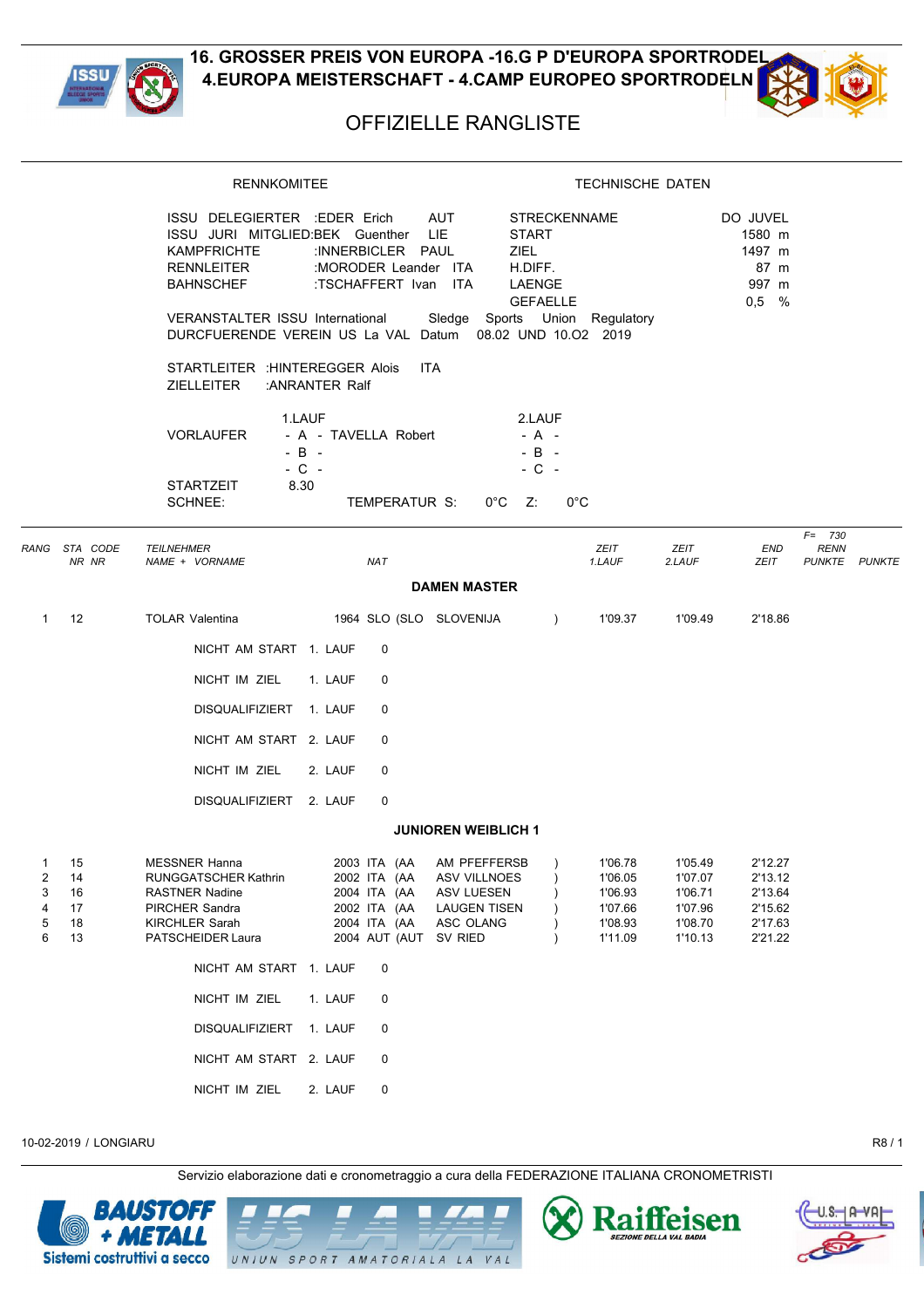|                                              | RANG STA CODE<br>NR NR                 | <b>TEILNEHMER</b><br>NAME + VORNAME                                                                                                                                                                                                                                                           | <b>NAT</b>                                                                                                                                                 |                                                                                        | ZEIT<br>1.LAUF                                                            | ZEIT<br>2.LAUF                                                            | END<br>ZEIT                                                               | <b>RENN</b><br>PUNKTE PUNKTE |  |
|----------------------------------------------|----------------------------------------|-----------------------------------------------------------------------------------------------------------------------------------------------------------------------------------------------------------------------------------------------------------------------------------------------|------------------------------------------------------------------------------------------------------------------------------------------------------------|----------------------------------------------------------------------------------------|---------------------------------------------------------------------------|---------------------------------------------------------------------------|---------------------------------------------------------------------------|------------------------------|--|
|                                              |                                        | DISQUALIFIZIERT 2. LAUF                                                                                                                                                                                                                                                                       | 0                                                                                                                                                          |                                                                                        |                                                                           |                                                                           |                                                                           |                              |  |
|                                              |                                        |                                                                                                                                                                                                                                                                                               |                                                                                                                                                            | <b>JUNIOREN WEIBLICH 2</b>                                                             |                                                                           |                                                                           |                                                                           |                              |  |
| 1<br>2<br>3<br>4<br>5                        | 20<br>23<br>22<br>21<br>19             | LAMPRECHT Sophia<br><b>AMORT Sarah</b><br><b>BERGMANN Lisa</b><br>NAGLER Luisa<br>RUNGGATSCHER Hannah                                                                                                                                                                                         | 2001 ITA (AA<br>1999 AUT (AUT SV MATREI<br>1999 ITA (AA<br>2000 ITA (AA<br>2001 ITA (AA                                                                    | ASV VILLNOES<br>ASV VILLNOES<br><b>USA LONGIARU</b><br>ASV VILLNOES                    | 1'07.17<br>1'07.15<br>1'05.88<br>1'07.01<br>1'07.84                       | 1'06.20<br>1'06.90<br>1'08.40<br>1'07.40<br>1'07.41                       | 2'13.37<br>2'14.05<br>2'14.28<br>2'14.41<br>2'15.25                       |                              |  |
|                                              |                                        | NICHT AM START 1. LAUF                                                                                                                                                                                                                                                                        | 0                                                                                                                                                          |                                                                                        |                                                                           |                                                                           |                                                                           |                              |  |
|                                              |                                        | NICHT IM ZIEL                                                                                                                                                                                                                                                                                 | 1. LAUF<br>0                                                                                                                                               |                                                                                        |                                                                           |                                                                           |                                                                           |                              |  |
|                                              |                                        | <b>DISQUALIFIZIERT</b>                                                                                                                                                                                                                                                                        | 1. LAUF<br>0                                                                                                                                               |                                                                                        |                                                                           |                                                                           |                                                                           |                              |  |
|                                              |                                        | NICHT AM START 2. LAUF                                                                                                                                                                                                                                                                        | 0                                                                                                                                                          |                                                                                        |                                                                           |                                                                           |                                                                           |                              |  |
|                                              |                                        | NICHT IM ZIEL                                                                                                                                                                                                                                                                                 | 2. LAUF<br>0                                                                                                                                               |                                                                                        |                                                                           |                                                                           |                                                                           |                              |  |
|                                              |                                        | DISQUALIFIZIERT 2. LAUF                                                                                                                                                                                                                                                                       | 0                                                                                                                                                          |                                                                                        |                                                                           |                                                                           |                                                                           |                              |  |
|                                              |                                        |                                                                                                                                                                                                                                                                                               |                                                                                                                                                            | <b>DAMEN ALLGEMEINE KLASSE</b>                                                         |                                                                           |                                                                           |                                                                           |                              |  |
| 1<br>$\overline{2}$<br>3<br>4<br>5<br>6      | 26<br>25<br>27<br>24<br>28<br>29       | <b>HILPOLD Theresa</b><br><b>FRISCHMANN Verena</b><br><b>BRUNNER Shamira</b><br><b>KRUCKENHAUSER Lisa</b><br>MISSLINGER Janine<br>PLESHAKOVA Oksana<br>NICHT AM START 1. LAUF<br>NICHT IM ZIEL<br><b>DISQUALIFIZIERT</b><br>NICHT AM START 2. LAUF<br>NICHT IM ZIEL<br><b>DISQUALIFIZIERT</b> | 1996 ITA (AA<br>1988 ITA (AA<br>1997 AUT (AUT RC JENBACH<br>1987 RUS (RUS RUSSIA<br>0<br>1. LAUF<br>0<br>1. LAUF<br>0<br>0<br>2. LAUF<br>0<br>2. LAUF<br>0 | AM PFEFFERSB<br>1987 AUT (AUT RV RAIKA VOL<br>ASV WENGEN<br>1992 AUT (AUT CDRHOPFGARTE | 1'03.73<br>1'03.38<br>1'04.20<br>1'06.51<br>1'07.67<br>1'10.55            | 1'04.21<br>1'05.84<br>1'08.64<br>1'06.53<br>1'07.86<br>1'10.80            | 2'07.94<br>2'09.22<br>2'12.84<br>2'13.04<br>2'15.53<br>2'21.35            |                              |  |
|                                              |                                        |                                                                                                                                                                                                                                                                                               |                                                                                                                                                            | <b>HERREN MASTER III</b>                                                               |                                                                           |                                                                           |                                                                           |                              |  |
| 1<br>2<br>3<br>4<br>5<br>6<br>$\overline{7}$ | 31<br>33<br>36<br>39<br>35<br>32<br>37 | <b>CLARA Dominikus</b><br>MITTERRUTZNER Michael<br><b>STRICKNER August</b><br><b>KIRSCHNER Albin</b><br><b>KERSCHBAUMER Helmuth</b><br>MARK Hermann<br>KOLER Stanislav<br>NICHT AM START 1. LAUF                                                                                              | 1956 ITA (AA<br>1956 ITA (AA<br>1961 AUT (AUT WSV TRINS<br>1952 AUT (AUT SV RIED<br>1962 AUT (AUT SV RIED<br>1953 SLO (SLO SLOVENIJA<br>$\overline{2}$     | <b>USA LONGIARU</b><br>ASV LATZFONS<br>1958 AUT (AUT SV TRANSERDO                      | 1'04.35<br>1'05.24<br>1'05.27<br>1'06.46<br>1'06.28<br>1'09.34<br>1'12.02 | 1'04.38<br>1'05.19<br>1'05.94<br>1'06.61<br>1'06.92<br>1'08.20<br>1'10.11 | 2'08.73<br>2'10.43<br>2'11.21<br>2'13.07<br>2'13.20<br>2'17.54<br>2'22.13 |                              |  |
|                                              | 34                                     | <b>SCHWALLER Alxander</b>                                                                                                                                                                                                                                                                     | 1961 GER (GER RC KREUTH                                                                                                                                    |                                                                                        |                                                                           |                                                                           |                                                                           |                              |  |
|                                              | 38                                     | REICHEGGER Alfred Hugo                                                                                                                                                                                                                                                                        | 1959 ITA (AA                                                                                                                                               | <b>SSV MUEHLWAL</b>                                                                    | $\lambda$                                                                 |                                                                           |                                                                           |                              |  |
|                                              |                                        | NICHT IM ZIEL<br>DISQUALIFIZIERT 1. LAUF                                                                                                                                                                                                                                                      | 0<br>1. LAUF<br>0                                                                                                                                          |                                                                                        |                                                                           |                                                                           |                                                                           |                              |  |
|                                              |                                        | NICHT AM START 2. LAUF                                                                                                                                                                                                                                                                        | $\mathbf{1}$                                                                                                                                               |                                                                                        |                                                                           |                                                                           |                                                                           |                              |  |
|                                              | 30                                     | <b>ELLER Herbert</b>                                                                                                                                                                                                                                                                          | 1961 AUT (AUT SV SCHKIRN                                                                                                                                   |                                                                                        |                                                                           |                                                                           |                                                                           |                              |  |

Servizio elaborazione dati e cronometraggio a cura della FEDERAZIONE ITALIANA CRONOMETRISTI



NICHT IM ZIEL 2. LAUF 0

UNIUN SPORT AMATORIALA LA VAL





*F= 730*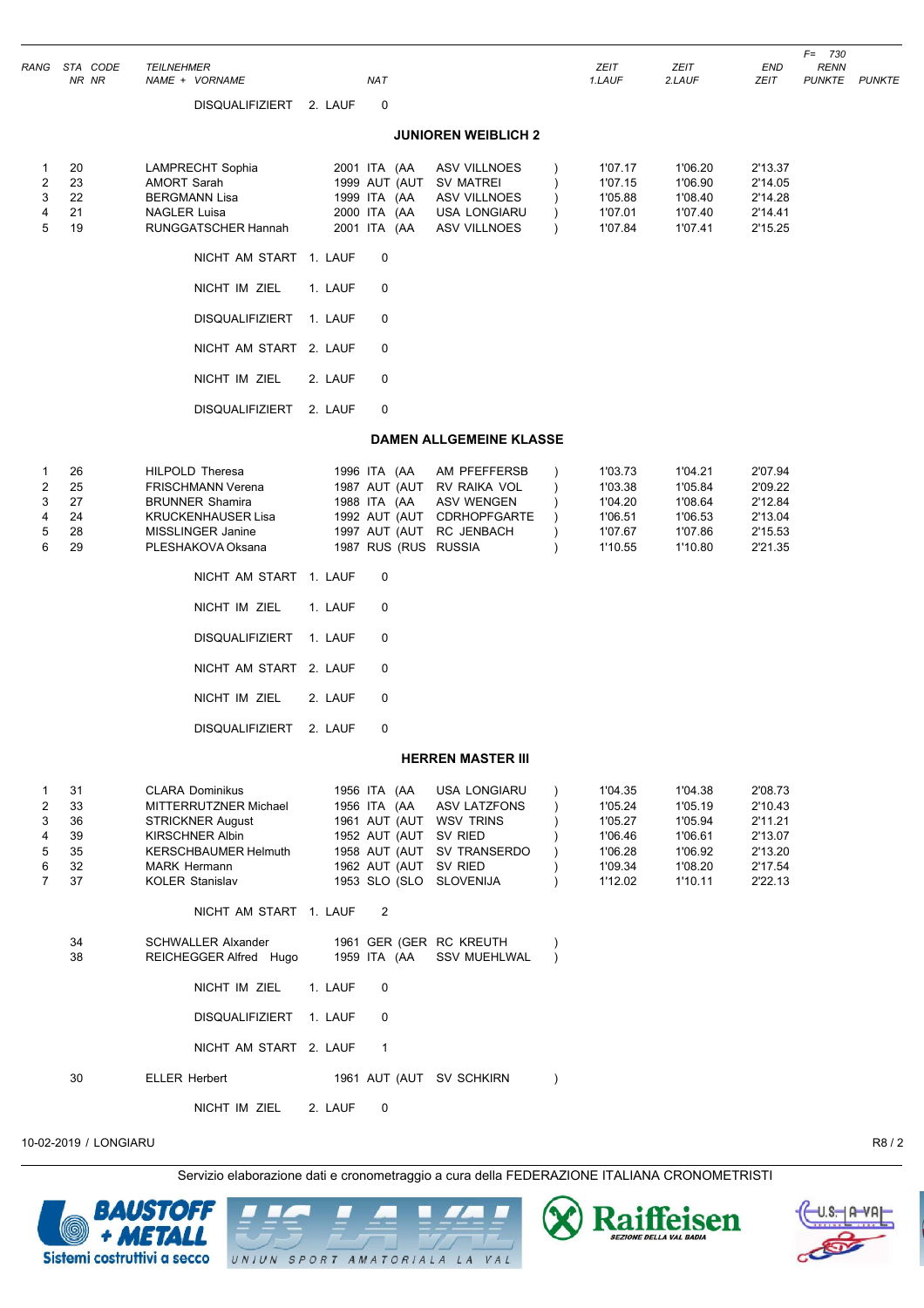| RANG                                                                                              | STA CODE<br>NR NR                                                                                  | <b>TEILNEHMER</b><br>NAME + VORNAME                                                                                                                                                                                                                                                                                                                                                                           | <b>NAT</b>                                                                                                                                                                                                                                                                          |                                                                                                                                                                                                                                                                     |                        | ZEIT<br>1.LAUF                                                                                                                                                                          | <b>ZEIT</b><br>2.LAUF                                                                                                                                                                   | END<br>ZEIT                                                                                                                                                                             | $F = 730$<br><b>RENN</b><br>PUNKTE | <b>PUNKTE</b> |
|---------------------------------------------------------------------------------------------------|----------------------------------------------------------------------------------------------------|---------------------------------------------------------------------------------------------------------------------------------------------------------------------------------------------------------------------------------------------------------------------------------------------------------------------------------------------------------------------------------------------------------------|-------------------------------------------------------------------------------------------------------------------------------------------------------------------------------------------------------------------------------------------------------------------------------------|---------------------------------------------------------------------------------------------------------------------------------------------------------------------------------------------------------------------------------------------------------------------|------------------------|-----------------------------------------------------------------------------------------------------------------------------------------------------------------------------------------|-----------------------------------------------------------------------------------------------------------------------------------------------------------------------------------------|-----------------------------------------------------------------------------------------------------------------------------------------------------------------------------------------|------------------------------------|---------------|
|                                                                                                   |                                                                                                    | <b>DISQUALIFIZIERT</b>                                                                                                                                                                                                                                                                                                                                                                                        | 0<br>2. LAUF                                                                                                                                                                                                                                                                        |                                                                                                                                                                                                                                                                     |                        |                                                                                                                                                                                         |                                                                                                                                                                                         |                                                                                                                                                                                         |                                    |               |
|                                                                                                   |                                                                                                    |                                                                                                                                                                                                                                                                                                                                                                                                               |                                                                                                                                                                                                                                                                                     | <b>HERREN MASTER II</b>                                                                                                                                                                                                                                             |                        |                                                                                                                                                                                         |                                                                                                                                                                                         |                                                                                                                                                                                         |                                    |               |
| 1<br>3<br>4<br>5<br>6<br>$\overline{7}$<br>8<br>9<br>10<br>11<br>12<br>13<br>14<br>15<br>16<br>17 | 55<br>46<br>56<br>50<br>49<br>53<br>54<br>44<br>40<br>52<br>41<br>51<br>43<br>42<br>47<br>45<br>48 | <b>STOCKNER Helmut</b><br><b>GRAEBER Manfred</b><br><b>REIFER Rupert</b><br><b>TRIEB Manfred</b><br><b>KINZNER Ulrich</b><br><b>BUCHER Christian</b><br><b>KEILER Franz-Josef</b><br><b>LANTSCHNER Gerhard</b><br>MAASS Josef<br>LUCIAN Corrado<br><b>MAYR Wolfgang</b><br>HAUTZ Michael<br><b>MISSLINGER Peter</b><br><b>KELLER Christian</b><br><b>AMORT Wolfgang</b><br>MEISSER Roger<br><b>ERB Hubert</b> | 1970 ITA (AA<br>1964 ITA (AA<br>1970 ITA (AA<br>1973 AUT (AUT<br>1970 ITA (AA<br>1972 AUT (AUT<br>1968 AUT (AUT<br>1972 ITA (AA<br>1968 AUT (AUT<br>1971 ITA (TN<br>1969 GER (GER RC KREUTH<br>1964 AUT (AUT<br>1968 GER (GER RC KREUTH<br>1968 AUT (AUT SV MATREI<br>1966 SUI (SUI | AM PFEFFERSB<br>ASC OLANG<br>AM PFEFFERSB<br>SV TYRNAU<br>ASV JAUFENTA<br><b>CDRHOPFGARTE</b><br><b>SV ASCHAU</b><br><b>ASV STEINEGG</b><br>SV RIED<br><b>US PRIMIERO</b><br>1969 AUT (AUT CDRHOPFGARTE<br>RC JENBACH<br><b>DAVOS</b><br>1964 GER (GER MTV ROSENHEI | $\lambda$<br>$\lambda$ | 1'03.44<br>1'03.28<br>1'03.31<br>1'04.25<br>1'03.84<br>1'03.73<br>1'04.21<br>1'05.40<br>1'05.52<br>1'06.02<br>1'06.82<br>1'08.05<br>1'08.03<br>1'07.29<br>1'08.02<br>1'09.16<br>1'17.23 | 1'03.07<br>1'03.23<br>1'03.69<br>1'03.36<br>1'03.83<br>1'04.21<br>1'03.92<br>1'03.85<br>1'05.41<br>1'05.02<br>1'06.52<br>1'06.85<br>1'07.06<br>1'08.26<br>1'08.59<br>1'08.21<br>1'16.59 | 2'06.51<br>2'06.51<br>2'07.00<br>2'07.61<br>2'07.67<br>2'07.94<br>2'08.13<br>2'09.25<br>2'10.93<br>2'11.04<br>2'13.34<br>2'14.90<br>2'15.09<br>2'15.55<br>2'16.61<br>2'17.37<br>2'33.82 |                                    |               |
|                                                                                                   |                                                                                                    | NICHT AM START 1. LAUF                                                                                                                                                                                                                                                                                                                                                                                        | $\mathbf 0$                                                                                                                                                                                                                                                                         |                                                                                                                                                                                                                                                                     |                        |                                                                                                                                                                                         |                                                                                                                                                                                         |                                                                                                                                                                                         |                                    |               |
|                                                                                                   |                                                                                                    | NICHT IM ZIEL                                                                                                                                                                                                                                                                                                                                                                                                 | 1. LAUF<br>0                                                                                                                                                                                                                                                                        |                                                                                                                                                                                                                                                                     |                        |                                                                                                                                                                                         |                                                                                                                                                                                         |                                                                                                                                                                                         |                                    |               |
|                                                                                                   |                                                                                                    | <b>DISQUALIFIZIERT</b>                                                                                                                                                                                                                                                                                                                                                                                        | 0<br>1. LAUF                                                                                                                                                                                                                                                                        |                                                                                                                                                                                                                                                                     |                        |                                                                                                                                                                                         |                                                                                                                                                                                         |                                                                                                                                                                                         |                                    |               |
|                                                                                                   |                                                                                                    | NICHT AM START 2. LAUF                                                                                                                                                                                                                                                                                                                                                                                        | 0                                                                                                                                                                                                                                                                                   |                                                                                                                                                                                                                                                                     |                        |                                                                                                                                                                                         |                                                                                                                                                                                         |                                                                                                                                                                                         |                                    |               |
|                                                                                                   |                                                                                                    | NICHT IM ZIEL                                                                                                                                                                                                                                                                                                                                                                                                 | 2. LAUF<br>0                                                                                                                                                                                                                                                                        |                                                                                                                                                                                                                                                                     |                        |                                                                                                                                                                                         |                                                                                                                                                                                         |                                                                                                                                                                                         |                                    |               |
|                                                                                                   |                                                                                                    | <b>DISQUALIFIZIERT</b>                                                                                                                                                                                                                                                                                                                                                                                        | 2. LAUF<br>0                                                                                                                                                                                                                                                                        |                                                                                                                                                                                                                                                                     |                        |                                                                                                                                                                                         |                                                                                                                                                                                         |                                                                                                                                                                                         |                                    |               |
|                                                                                                   |                                                                                                    |                                                                                                                                                                                                                                                                                                                                                                                                               |                                                                                                                                                                                                                                                                                     | <b>HERREN MASTER I</b>                                                                                                                                                                                                                                              |                        |                                                                                                                                                                                         |                                                                                                                                                                                         |                                                                                                                                                                                         |                                    |               |
| 1<br>2<br>3<br>4<br>5<br>6                                                                        | 60<br>59<br>61<br>62<br>57<br>58                                                                   | <b>EHAMMER Andreas</b><br><b>TSCHAFFERT Diego</b><br><b>PIRCHER Meinhard</b><br><b>ACHENREINER Alfred</b><br><b>HOFER Florian</b><br><b>KEILER Stefan</b>                                                                                                                                                                                                                                                     | 1980 ITA (AA<br>1979 ITA (AA<br>1978 AUT (AUT<br>1978 ITA (AA<br>1982 AUT (AUT                                                                                                                                                                                                      | 1978 AUT (AUT CDRHOPFGARTE<br><b>ASV WENGEN</b><br><b>LAUGEN TISEN</b><br>SV RIED<br>ASV FELDTHUR<br><b>SV ASCHAU</b>                                                                                                                                               | $\lambda$              | 1'02.51<br>1'02.27<br>1'04.33<br>1'05.09<br>1'09.73<br>1'08.60                                                                                                                          | 1'02.42<br>1'03.21<br>1'03.52<br>1'06.29<br>1'05.51<br>1'07.69                                                                                                                          | 2'04.93<br>2'05.48<br>2'07.85<br>2'11.38<br>2'15.24<br>2'16.29                                                                                                                          |                                    |               |
|                                                                                                   |                                                                                                    | NICHT AM START 1. LAUF                                                                                                                                                                                                                                                                                                                                                                                        | 0                                                                                                                                                                                                                                                                                   |                                                                                                                                                                                                                                                                     |                        |                                                                                                                                                                                         |                                                                                                                                                                                         |                                                                                                                                                                                         |                                    |               |
|                                                                                                   |                                                                                                    | NICHT IM ZIEL                                                                                                                                                                                                                                                                                                                                                                                                 | 1. LAUF<br>0                                                                                                                                                                                                                                                                        |                                                                                                                                                                                                                                                                     |                        |                                                                                                                                                                                         |                                                                                                                                                                                         |                                                                                                                                                                                         |                                    |               |
|                                                                                                   |                                                                                                    | <b>DISQUALIFIZIERT</b>                                                                                                                                                                                                                                                                                                                                                                                        | 1. LAUF<br>0                                                                                                                                                                                                                                                                        |                                                                                                                                                                                                                                                                     |                        |                                                                                                                                                                                         |                                                                                                                                                                                         |                                                                                                                                                                                         |                                    |               |
|                                                                                                   |                                                                                                    | NICHT AM START 2. LAUF                                                                                                                                                                                                                                                                                                                                                                                        | 0                                                                                                                                                                                                                                                                                   |                                                                                                                                                                                                                                                                     |                        |                                                                                                                                                                                         |                                                                                                                                                                                         |                                                                                                                                                                                         |                                    |               |
|                                                                                                   |                                                                                                    | NICHT IM ZIEL                                                                                                                                                                                                                                                                                                                                                                                                 | 2. LAUF<br>0                                                                                                                                                                                                                                                                        |                                                                                                                                                                                                                                                                     |                        |                                                                                                                                                                                         |                                                                                                                                                                                         |                                                                                                                                                                                         |                                    |               |
|                                                                                                   |                                                                                                    | <b>DISQUALIFIZIERT</b>                                                                                                                                                                                                                                                                                                                                                                                        | 2. LAUF<br>0                                                                                                                                                                                                                                                                        |                                                                                                                                                                                                                                                                     |                        |                                                                                                                                                                                         |                                                                                                                                                                                         |                                                                                                                                                                                         |                                    |               |
|                                                                                                   |                                                                                                    |                                                                                                                                                                                                                                                                                                                                                                                                               |                                                                                                                                                                                                                                                                                     | <b>JUNIOREN MAENNLICH 1</b>                                                                                                                                                                                                                                         |                        |                                                                                                                                                                                         |                                                                                                                                                                                         |                                                                                                                                                                                         |                                    |               |
| -1<br>2<br>3<br>4                                                                                 | 69<br>70<br>67<br>65                                                                               | <b>MUELLER Tobias</b><br><b>KIRCHLER Moritz</b><br><b>LAMBACHER Peter</b><br><b>HOFER Valentin</b>                                                                                                                                                                                                                                                                                                            | 2002 ITA (AA<br>2002 ITA (AA<br>2002 ITA (AA<br>2002 ITA (AA                                                                                                                                                                                                                        | ARC ST WALBU<br>ASC OLANG<br><b>ASV VILLNOES</b><br><b>VILLANDERS A</b>                                                                                                                                                                                             |                        | 1'03.26<br>1'04.47<br>1'04.58<br>1'04.49                                                                                                                                                | 1'03.12<br>1'04.33<br>1'04.49<br>1'04.69                                                                                                                                                | 2'06.38<br>2'08.80<br>2'09.07<br>2'09.18                                                                                                                                                |                                    |               |

| 4  | 65   | <b>HOFER Valentin</b> | 2002 ITA (AA              | VILLANDERS A               | 1'04.49 | 1'04.69 | 2'09.18 |
|----|------|-----------------------|---------------------------|----------------------------|---------|---------|---------|
| 5  | -72  | <b>BUCHER Lukas</b>   |                           | 2002 AUT (AUT CDRHOPFGARTE | 1'05.28 | 1'03.94 | 2'09.22 |
| 6  | - 71 | <b>GRUBER Philipp</b> | 2002 ITA (AA VILLANDERS A |                            | 1'06.27 | 1'04.30 | 2'10.57 |
|    | 66   | <b>PIRCHER Martin</b> | 2002 ITA (AA LAUGEN TISEN |                            | 1'05.64 | 1'05.51 | 2'11.15 |
|    | 68   | RAINER Julian         | 2004 AUT (AUT SV SCHMIRN  |                            | 1'07.29 | 1'05.83 | 2'13.12 |
| 9  | 64   | EGGER Jonas           |                           | 2003 AUT (AUT CDRHOPFGARTE | 1'06.48 | 1'06.75 | 2'13.23 |
| 10 | 63   | <b>SCHRANZ Fabian</b> | 2003 AUT (AUT SV RIED     |                            | 1'09.45 | 1'07.65 | 2'17.10 |
|    |      |                       |                           |                            |         |         |         |





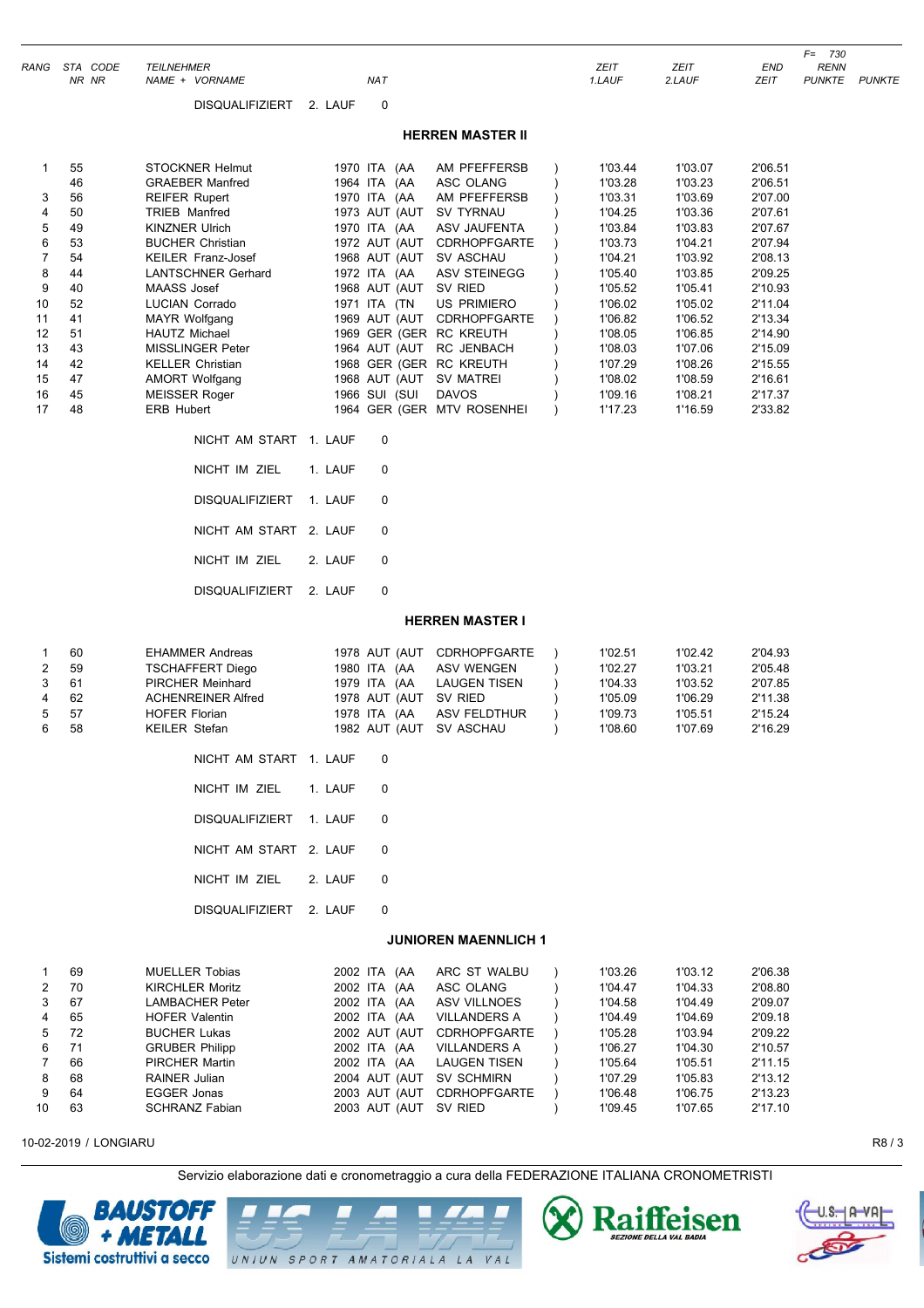| RANG | STA CODE<br>NR NR | <b>TEILNEHMER</b> | NAME + VORNAME            |           | <b>NAT</b>              | ZEIT<br>1.LAUF | <b>ZEIT</b><br>2.LAUF | END<br>ZEIT | <b>RENN</b><br><b>PUNKTE</b> |
|------|-------------------|-------------------|---------------------------|-----------|-------------------------|----------------|-----------------------|-------------|------------------------------|
|      |                   |                   | NICHT AM START 1. LAUF 0  |           |                         |                |                       |             |                              |
|      |                   |                   | NICHT IM ZIEL             | 1. LAUF 0 |                         |                |                       |             |                              |
|      |                   |                   | DISQUALIFIZIERT 1. LAUF 0 |           |                         |                |                       |             |                              |
|      |                   |                   | NICHT AM START 2. LAUF 0  |           |                         |                |                       |             |                              |
|      |                   |                   | NICHT IM ZIEL             | 2. LAUF   | $\overline{\mathbf{0}}$ |                |                       |             |                              |
|      |                   |                   | <b>DISQUALIFIZIERT</b>    | 2. LAUF   | $\Omega$                |                |                       |             |                              |

#### **JUNIOREN MAENNLICH 2**

|                | 75 | <b>GRAEBER Maximilian</b>  | 2000 ITA<br>(AA           | ASC OLANG           | 1'02.28 | 1'01.69 | 2'03.97 |
|----------------|----|----------------------------|---------------------------|---------------------|---------|---------|---------|
| $\overline{2}$ | 78 | <b>PLONER Alex</b>         | 2000 ITA<br>(AA           | <b>ASV WENGEN</b>   | 1'03.01 | 1'02.63 | 2'05.64 |
| 3              | 80 | <b>SCHWIENBACHER Simon</b> | <b>ITA</b><br>1999<br>(AA | <b>LAUGEN TISEN</b> | 1'03.64 | 1'03.46 | 2'07.10 |
| 4              | 84 | <b>TORGGLER Martin</b>     | 2000 ITA<br>(AA           | ASV LATZFONS        | 1'03.96 | 1'03.60 | 2'07.56 |
| 5              | 88 | <b>ZELGER David</b>        | 2001<br>ITA.<br>(AA       | ASV DEUTSCHN        | 1'04.02 | 1'04.59 | 2'08.61 |
| 6              | 86 | <b>GRUBER Klaus</b>        | 1999<br>ITA.<br>(AA       | <b>VILLANDERS A</b> | 1'03.97 | 1'04.65 | 2'08.62 |
|                | 73 | <b>GATTA Damian</b>        | ITA.<br>2001<br>(AA       | ASC OLANG           | 1'04.70 | 1'05.00 | 2'09.70 |
| 8              | 85 | STOCKNER Julian            | ITA<br>2001<br>(AA        | AM PFEFFERSB        | 1'05.15 | 1'04.83 | 2'09.98 |
| 9              | 79 | <b>PUNER Christian</b>     | 2000 ITA<br>(AA           | ASV VILLNOES        | 1'04.75 | 1'05.39 | 2'10.14 |
| 10             | 89 | <b>SCHEIDLE Tobias</b>     | 1999 AUT (AUT             | SV BACH             | 1'06.27 | 1'04.81 | 2'11.08 |
| 11             | 83 | <b>WOHLGENANNT Florian</b> | 1999 AUT (AUT             | RC DORNBIN          | 1'05.79 | 1'05.34 | 2'11.13 |
| 12             | 82 | <b>SENN Stefan</b>         | 2000 ITA<br>(AA           | ASV LATZFONS        | 1'04.89 | 1'06.42 | 2'11.31 |
| 13             | 77 | <b>MONTHALER Tobias</b>    | 2000 ITA<br>(AA           | ASC OLANG           | 1'05.03 | 1'06.68 | 2'11.71 |
| 14             | 76 | <b>LINDNER Hannes</b>      | AUT (AUT<br>2001          | <b>CDRHOPFGARTE</b> | 1'06.23 | 1'05.53 | 2'11.76 |
| 15             | 74 | PISTOIA Andrea             | ITA<br>2000<br>(TN        | <b>US PRIMIERO</b>  | 1'08.36 | 1'07.41 | 2'15.77 |
| 16             | 87 | <b>LUCIAN Mirko</b>        | ITA<br>2001<br>(TN        | <b>US PRIMIERO</b>  | 1'10.49 | 1'09.23 | 2'19.72 |
| 17             | 81 | NICOLETTO Andrea           | 2000<br>(TN<br><b>ITA</b> | US PRIMIERO         | 1'09.83 | 1'10.14 | 2'19.97 |
|                |    |                            |                           |                     |         |         |         |

| NICHT AM START 1. LAUF  |         |   |
|-------------------------|---------|---|
| NICHT IM ZIEL           | 1. LAUF | 0 |
| DISQUALIFIZIERT 1. LAUF |         | 0 |
| NICHT AM START 2. LAUF  |         | 0 |
| NICHT IM ZIEL           | 2. LAUF | 0 |
| DISQUALIFIZIERT 2. LAUF |         |   |

#### **HERREN ALLGEMEINE KLASSE**

| 1. | 101 | <b>KASER Roman-Klaus</b>    |         | (AA<br>1997 ITA | <b>ASV LUESEN</b>       | 1'01.88 | 1'01.33 | 2'03.21 |
|----|-----|-----------------------------|---------|-----------------|-------------------------|---------|---------|---------|
| 2  | 94  | PREINDL Maximilian          |         | 1995 ITA (AA    | ASC OLANG               | 1'01.99 | 1'01.96 | 2'03.95 |
| 3  | 92  | <b>FREI</b> Sebastian       |         | 1997 ITA (AA    | <b>LAUGEN TISEN</b>     | 1'02.88 | 1'02.19 | 2'05.07 |
| 4  | 103 | <b>HUBER Christian</b>      |         | 1991 ITA (AA    | AM PFEFFERSB            | 1'03.10 | 1'02.61 | 2'05.71 |
| 5  | 90  | SCHOELZHORN Florian         |         | 1984 ITA (AA    | ASV JAUFENTA            | 1'02.59 | 1'03.24 | 2'05.83 |
| 6  | 105 | <b>RABENSTEINER Florian</b> |         | 1997 ITA (AA    | <b>VILLANDERS A</b>     | 1'03.23 | 1'03.29 | 2'06.52 |
|    | 102 | <b>WECHSELBERGER Alois</b>  |         | 1987 AUT (AUT   | SV ASCHAU               | 1'03.19 | 1'04.25 | 2'07.44 |
| 8  | 91  | <b>GRUBER Christof</b>      |         | 1998 ITA (AA    | <b>VILLANDERS A</b>     | 1'03.25 | 1'04.35 | 2'07.60 |
| 9  | 97  | <b>FREI Mathias</b>         |         | 1998 ITA (AA    | <b>LAUGEN TISEN</b>     | 1'04.33 | 1'04.20 | 2'08.53 |
| 10 | 93  | <b>GASTL Bernhard</b>       |         | 1988 AUT (AUT   | <b>CDRHOPFGARTE</b>     | 1'03.55 | 1'05.25 | 2'08.80 |
| 11 | 99  | <b>KALB Benno</b>           |         | 1991 AUT (AUT   | <b>RC DORNBIN</b>       | 1'05.32 | 1'05.21 | 2'10.53 |
| 12 | 104 | <b>STRICKNER Thomas</b>     |         | 1991 AUT (AUT   | WSV TRINS               | 1'06.62 | 1'04.93 | 2'11.55 |
| 13 | 96  | <b>BUCHER Hanspeter</b>     |         | 1985 AUT (AUT   | <b>CDRHOPFGARTE</b>     | 1'05.86 | 1'06.24 | 2'12.10 |
| 14 | 98  | <b>BESCHTA Maximilian</b>   |         | 1996 GER (GER   | <b>WSV UNTERAMM</b>     | 1'07.13 | 1'08.05 | 2'15.18 |
| 15 | 95  | <b>EHAM Florian</b>         |         |                 | 1998 GER (GER RC KREUTH | 1'09.09 | 1'09.17 | 2'18.26 |
| 16 | 100 | <b>MUELLER Sebastian</b>    |         |                 | 1989 GER (GER RC KREUTH | 1'09.61 | 1'09.59 | 2'19.20 |
|    |     | NICHT AM START              | 1. LAUF | 0               |                         |         |         |         |

NICHT IM ZIEL 1. LAUF 0

10-02-2019 / LONGIARU R8 / 4

Servizio elaborazione dati e cronometraggio a cura della FEDERAZIONE ITALIANA CRONOMETRISTI



UNIUN SPORT AMATORIALA LA VAL





*F= 730*

*NR NR NAME + VORNAME NAT 1.LAUF 2.LAUF ZEIT PUNKTE PUNKTE*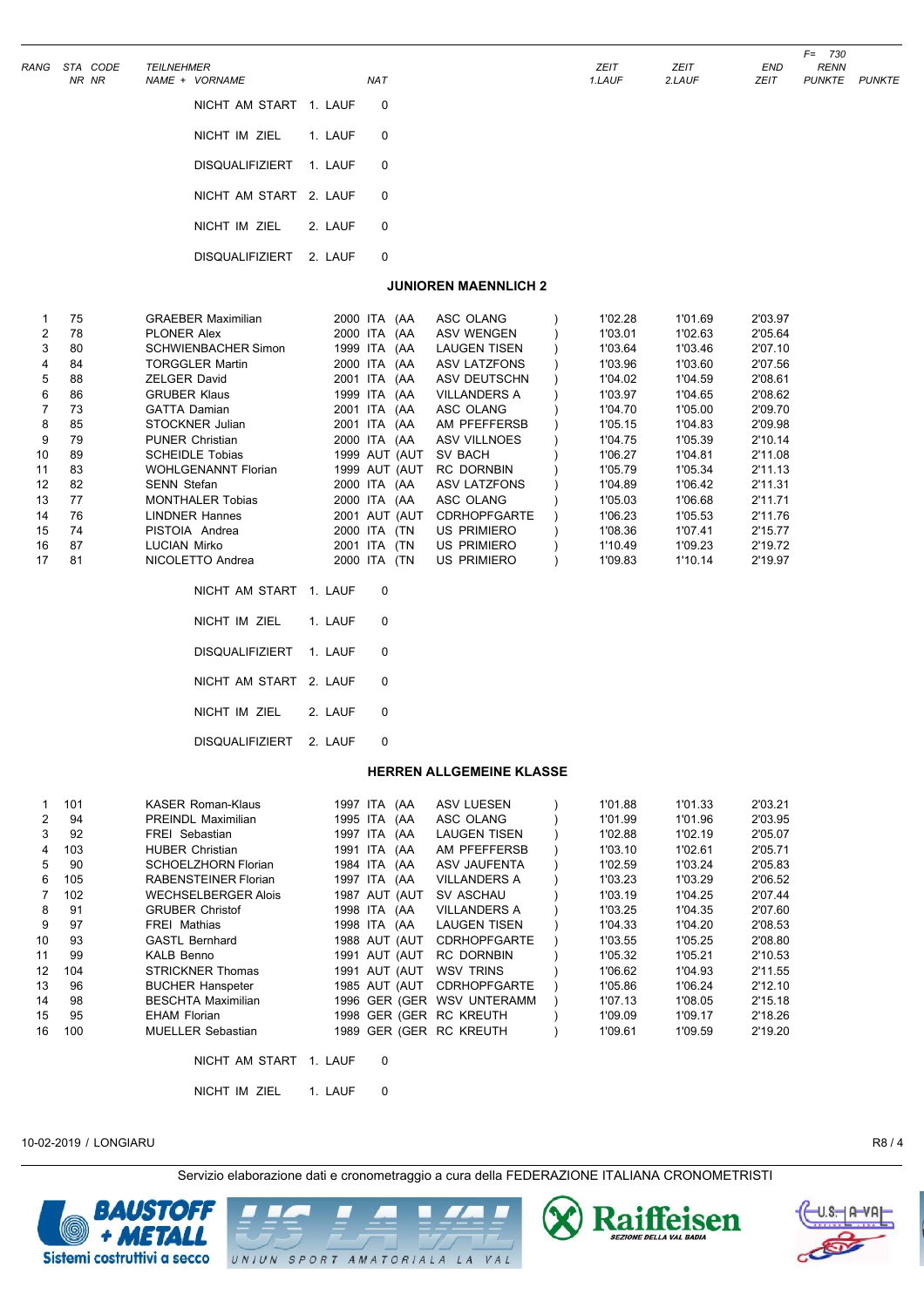| RANG | STA CODE<br>NR NR | <b>TEILNEHMER</b><br>NAME + VORNAME |         | <b>NAT</b>              | <b>ZEIT</b><br>1.LAUF | <b>ZEIT</b><br>2.LAUF | END<br>ZEIT | $F =$<br>730<br><b>RENN</b><br>PUNKTE | PUNKTE |
|------|-------------------|-------------------------------------|---------|-------------------------|-----------------------|-----------------------|-------------|---------------------------------------|--------|
|      |                   | <b>DISQUALIFIZIERT</b>              | 1. LAUF | $\overline{\mathbf{0}}$ |                       |                       |             |                                       |        |
|      |                   | NICHT AM START 2. LAUF 0            |         |                         |                       |                       |             |                                       |        |
|      |                   | NICHT IM ZIEL                       | 2. LAUF | $\overline{\mathbf{0}}$ |                       |                       |             |                                       |        |
|      |                   | <b>DISQUALIFIZIERT</b>              | 2. LAUF | - 0                     |                       |                       |             |                                       |        |





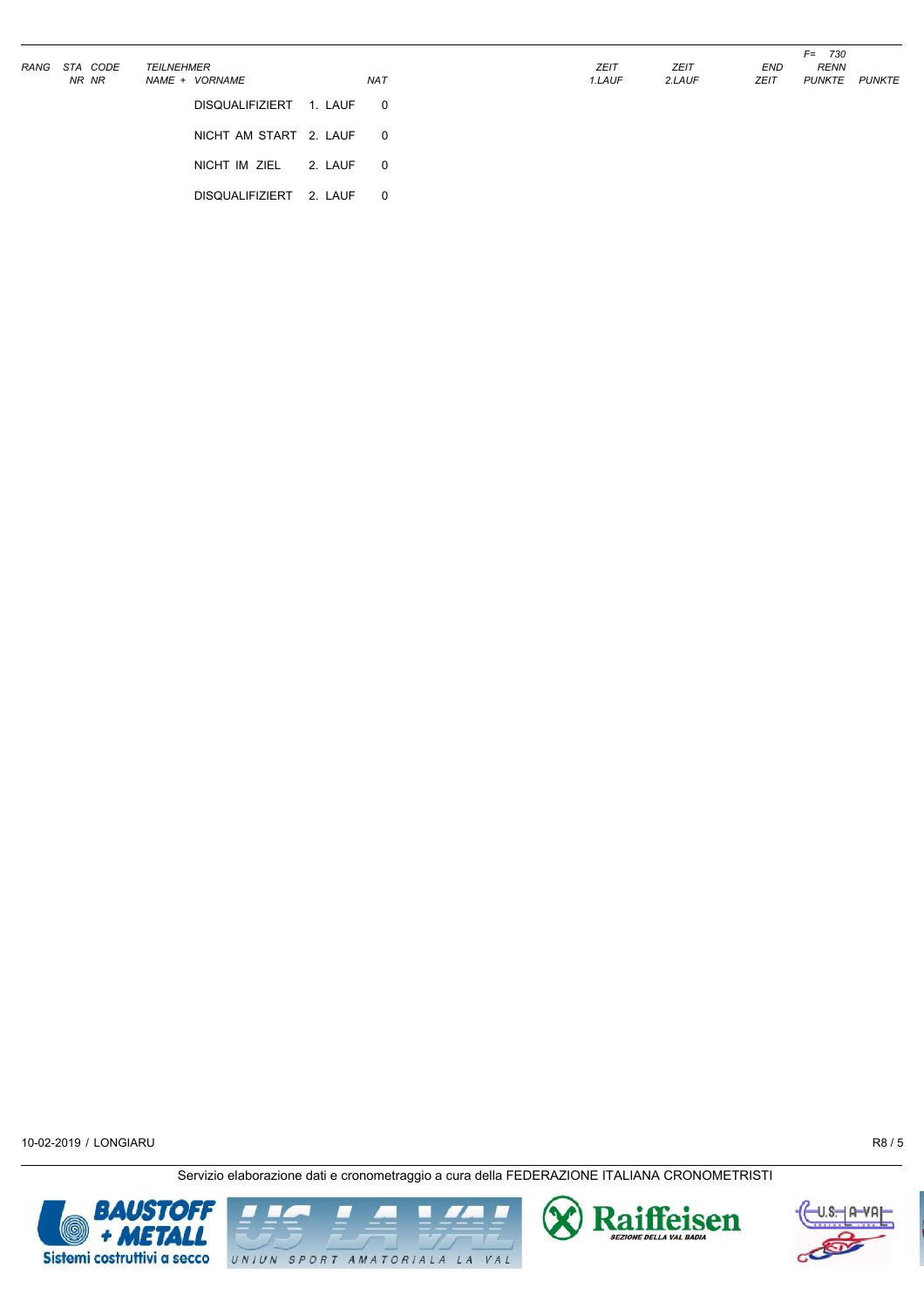



*F= 730*

## OFFIZIELLE RANGLISTE

|                | RANG STA CODE | <b>TEILNEHMER</b>                   |                              |                                     |           | ZEIT               | ZEIT               | END                | <b>RENN</b>          |  |
|----------------|---------------|-------------------------------------|------------------------------|-------------------------------------|-----------|--------------------|--------------------|--------------------|----------------------|--|
|                | NR NR         | NAME + VORNAME                      | <b>NAT</b>                   |                                     |           | 1.LAUF             | 2.LAUF             | ZEIT               | <b>PUNKTE PUNKTE</b> |  |
|                |               |                                     |                              | Damen                               |           |                    |                    |                    |                      |  |
| $\mathbf{1}$   | 26            | HILPOLD Theresa                     | 1996 ITA (AA                 | AM PFEFFERSB                        |           | 1'03.73            | 1'04.21            | 2'07.94            |                      |  |
| $\overline{c}$ | 25            | <b>FRISCHMANN Verena</b>            | 1987 AUT (AUT                | RV RAIKA VOL                        | $\lambda$ | 1'03.38            | 1'05.84            | 2'09.22            |                      |  |
| 3              | 15            | <b>MESSNER Hanna</b>                | 2003 ITA (AA                 | AM PFEFFERSB                        |           | 1'06.78            | 1'05.49            | 2'12.27            |                      |  |
| 4              | 27            | <b>BRUNNER Shamira</b>              | 1988 ITA (AA                 | <b>ASV WENGEN</b>                   |           | 1'04.20            | 1'08.64            | 2'12.84            |                      |  |
| 5              | 24            | <b>KRUCKENHAUSER Lisa</b>           | 1992 AUT (AUT                | <b>CDRHOPFGARTE</b>                 |           | 1'06.51            | 1'06.53            | 2'13.04            |                      |  |
| 6              | 14            | RUNGGATSCHER Kathrin                | 2002 ITA (AA                 | ASV VILLNOES                        |           | 1'06.05            | 1'07.07            | 2'13.12            |                      |  |
| $\overline{7}$ | 20            | <b>LAMPRECHT Sophia</b>             | 2001 ITA (AA                 | <b>ASV VILLNOES</b>                 |           | 1'07.17            | 1'06.20            | 2'13.37            |                      |  |
| 8              | 16            | <b>RASTNER Nadine</b>               | 2004 ITA (AA                 | ASV LUESEN                          |           | 1'06.93            | 1'06.71            | 2'13.64            |                      |  |
| 9              | 23            | <b>AMORT Sarah</b>                  | 1999 AUT (AUT                | SV MATREI                           |           | 1'07.15            | 1'06.90            | 2'14.05            |                      |  |
| 10             | 22            | <b>BERGMANN Lisa</b>                | 1999 ITA (AA                 | ASV VILLNOES                        |           | 1'05.88            | 1'08.40            | 2'14.28            |                      |  |
| 11             | 21            | <b>NAGLER Luisa</b>                 | 2000 ITA (AA                 | <b>USA LONGIARU</b>                 |           | 1'07.01            | 1'07.40            | 2'14.41            |                      |  |
| 12             | 19            | RUNGGATSCHER Hannah                 | 2001 ITA (AA                 | ASV VILLNOES                        |           | 1'07.84            | 1'07.41            | 2'15.25            |                      |  |
| 13             | 28            | MISSLINGER Janine                   | 1997 AUT (AUT                | RC JENBACH                          |           | 1'07.67            | 1'07.86            | 2'15.53            |                      |  |
| 14             | 17            | PIRCHER Sandra                      | 2002 ITA (AA                 | <b>LAUGEN TISEN</b>                 |           | 1'07.66            | 1'07.96            | 2'15.62            |                      |  |
| 15             | 18            | <b>KIRCHLER Sarah</b>               | 2004 ITA (AA                 | ASC OLANG                           |           | 1'08.93            | 1'08.70            | 2'17.63            |                      |  |
| 16             | 12            | <b>TOLAR Valentina</b>              | 1964 SLO (SLO SLOVENIJA      |                                     |           | 1'09.37            | 1'09.49            | 2'18.86            |                      |  |
| 17             | 13            | PATSCHEIDER Laura                   | 2004 AUT (AUT SV RIED        |                                     |           | 1'11.09            | 1'10.13            | 2'21.22            |                      |  |
| 18             | 29            | PLESHAKOVA Oksana                   | 1987 RUS (RUS RUSSIA         |                                     |           | 1'10.55            | 1'10.80            | 2'21.35            |                      |  |
|                |               | NICHT AM START 1. LAUF              | 0                            |                                     |           |                    |                    |                    |                      |  |
|                |               | NICHT IM ZIEL                       | 1. LAUF<br>0                 |                                     |           |                    |                    |                    |                      |  |
|                |               | <b>DISQUALIFIZIERT</b>              | 1. LAUF<br>0                 |                                     |           |                    |                    |                    |                      |  |
|                |               | NICHT AM START 2. LAUF              | 0                            |                                     |           |                    |                    |                    |                      |  |
|                |               | NICHT IM ZIEL                       | 2. LAUF<br>0                 |                                     |           |                    |                    |                    |                      |  |
|                |               | <b>DISQUALIFIZIERT</b>              | 2. LAUF<br>0                 |                                     |           |                    |                    |                    |                      |  |
|                |               |                                     |                              | Herren                              |           |                    |                    |                    |                      |  |
| 1              | 101           | <b>KASER Roman-Klaus</b>            | 1997 ITA (AA                 | ASV LUESEN                          | $\lambda$ | 1'01.88            | 1'01.33            | 2'03.21            |                      |  |
| $\overline{c}$ | 94            | PREINDL Maximilian                  | 1995 ITA (AA                 | ASC OLANG                           |           | 1'01.99            | 1'01.96            | 2'03.95            |                      |  |
| 3              | 75            | <b>GRAEBER Maximilian</b>           | 2000 ITA (AA                 | ASC OLANG                           |           | 1'02.28            | 1'01.69            | 2'03.97            |                      |  |
| 4              | 60            | <b>EHAMMER Andreas</b>              | 1978 AUT (AUT                | <b>CDRHOPFGARTE</b>                 |           | 1'02.51            | 1'02.42            | 2'04.93            |                      |  |
| 5              | 92            | FREI Sebastian                      | 1997 ITA (AA                 | <b>LAUGEN TISEN</b>                 |           | 1'02.88            | 1'02.19            | 2'05.07            |                      |  |
| 6              | 59            | <b>TSCHAFFERT Diego</b>             | 1980 ITA (AA                 | ASV WENGEN                          |           | 1'02.27            | 1'03.21            | 2'05.48            |                      |  |
| $\overline{7}$ | 78            | PLONER Alex                         | 2000 ITA (AA                 | ASV WENGEN                          |           | 1'03.01            | 1'02.63            | 2'05.64            |                      |  |
| 8              | 103           | HUBER Christian                     | 1991 ITA (AA                 | AM PFEFFERSB                        |           | 1'03.10            | 1'02.61            | 2'05.71            |                      |  |
| 9              | 90            | SCHOELZHORN Florian                 | 1984 ITA (AA                 | ASV JAUFENTA                        |           | 1'02.59            | 1'03.24            | 2'05.83            |                      |  |
| 10             | 69            | <b>MUELLER Tobias</b>               | 2002 ITA (AA                 | ARC ST WALBU                        | $\lambda$ | 1'03.26            | 1'03.12            | 2'06.38            |                      |  |
| 11             | 55            | <b>STOCKNER Helmut</b>              | 1970 ITA (AA                 | AM PFEFFERSB                        |           | 1'03.44            | 1'03.07            | 2'06.51            |                      |  |
|                | 46            | <b>GRAEBER Manfred</b>              | 1964 ITA (AA                 | ASC OLANG                           |           | 1'03.28            | 1'03.23            | 2'06.51            |                      |  |
| 13             | 105           | RABENSTEINER Florian                | 1997 ITA (AA                 | <b>VILLANDERS A</b>                 |           | 1'03.23            | 1'03.29            | 2'06.52            |                      |  |
| 14             | 56            | <b>REIFER Rupert</b>                | 1970 ITA (AA                 | AM PFEFFERSB                        |           | 1'03.31            | 1'03.69            | 2'07.00            |                      |  |
| 15             | 80            | SCHWIENBACHER Simon                 | 1999 ITA (AA                 | <b>LAUGEN TISEN</b>                 |           | 1'03.64            | 1'03.46            | 2'07.10            |                      |  |
| 16             | 102           | <b>WECHSELBERGER Alois</b>          | 1987 AUT (AUT                | SV ASCHAU                           |           | 1'03.19            | 1'04.25            | 2'07.44            |                      |  |
| 17             | 84            | <b>TORGGLER Martin</b>              | 2000 ITA (AA                 | ASV LATZFONS                        |           | 1'03.96            | 1'03.60            | 2'07.56            |                      |  |
| 18             | 91            | <b>GRUBER Christof</b>              | 1998 ITA (AA                 | <b>VILLANDERS A</b>                 |           | 1'03.25            | 1'04.35            | 2'07.60            |                      |  |
| 19             | 50            | TRIEB Manfred                       | 1973 AUT (AUT                | SV TYRNAU                           |           | 1'04.25            | 1'03.36            | 2'07.61            |                      |  |
| 20             | 49            | <b>KINZNER Ulrich</b>               | 1970 ITA (AA                 | ASV JAUFENTA                        |           | 1'03.84            | 1'03.83            | 2'07.67            |                      |  |
| 21             | 61            | PIRCHER Meinhard                    | 1979 ITA (AA                 | <b>LAUGEN TISEN</b>                 |           | 1'04.33            | 1'03.52            | 2'07.85            |                      |  |
| 22             | 53            | <b>BUCHER Christian</b>             | 1972 AUT (AUT                | <b>CDRHOPFGARTE</b>                 |           | 1'03.73            | 1'04.21            | 2'07.94            |                      |  |
| 23             | 54            | KEILER Franz-Josef                  | 1968 AUT (AUT                | SV ASCHAU                           |           | 1'04.21            | 1'03.92            | 2'08.13            |                      |  |
| 24<br>25       | 97<br>88      | <b>FREI Mathias</b><br>ZELGER David | 1998 ITA (AA<br>2001 ITA (AA | <b>LAUGEN TISEN</b><br>ASV DEUTSCHN |           | 1'04.33<br>1'04.02 | 1'04.20<br>1'04.59 | 2'08.53<br>2'08.61 |                      |  |

10-02-2019 / LONGIARU R8 / 1







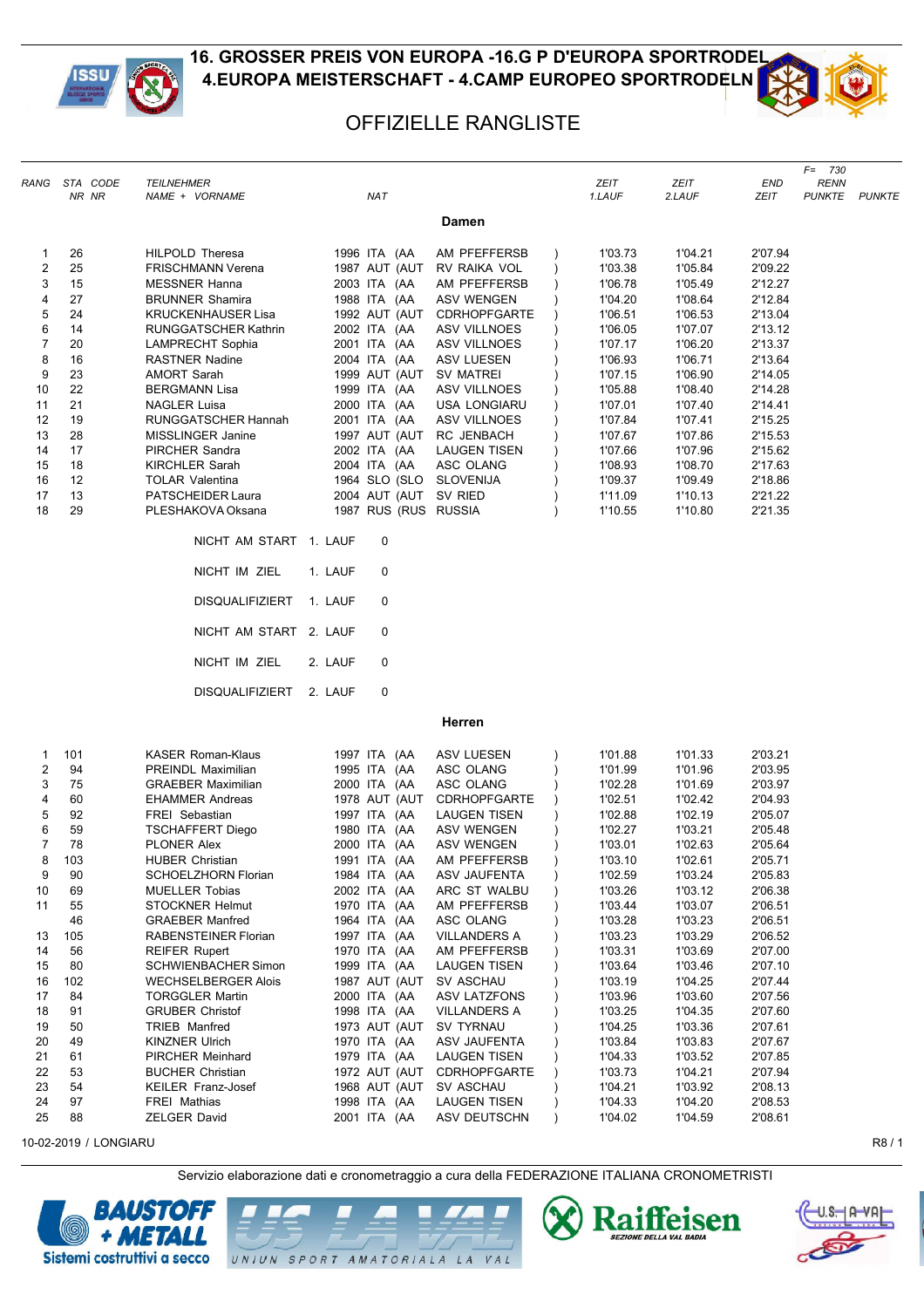|          |                        |                                                     |         |                       |                                                |                       |                    |                    | 730<br>F=                           |  |
|----------|------------------------|-----------------------------------------------------|---------|-----------------------|------------------------------------------------|-----------------------|--------------------|--------------------|-------------------------------------|--|
|          | RANG STA CODE<br>NR NR | <b>TEILNEHMER</b><br>NAME + VORNAME                 |         | <b>NAT</b>            |                                                | <b>ZEIT</b><br>1.LAUF | ZEIT<br>2.LAUF     | END<br><b>ZEIT</b> | <b>RENN</b><br><b>PUNKTE PUNKTE</b> |  |
| 26       | 86                     | <b>GRUBER Klaus</b>                                 |         | 1999 ITA (AA          | <b>VILLANDERS A</b>                            | 1'03.97               | 1'04.65            | 2'08.62            |                                     |  |
| 27       | 31                     | CLARA Dominikus                                     |         | 1956 ITA (AA          | <b>USA LONGIARU</b>                            | 1'04.35<br>$\lambda$  | 1'04.38            | 2'08.73            |                                     |  |
| 28       | 93                     | <b>GASTL Bernhard</b>                               |         | 1988 AUT (AUT         | <b>CDRHOPFGARTE</b>                            | 1'03.55               | 1'05.25            | 2'08.80            |                                     |  |
|          | 70                     | <b>KIRCHLER Moritz</b>                              |         | 2002 ITA (AA          | ASC OLANG                                      | 1'04.47               | 1'04.33            | 2'08.80            |                                     |  |
| 30       | 67                     | <b>LAMBACHER Peter</b>                              |         | 2002 ITA (AA          | <b>ASV VILLNOES</b>                            | 1'04.58               | 1'04.49            | 2'09.07            |                                     |  |
| 31       | 65                     | <b>HOFER Valentin</b>                               |         | 2002 ITA (AA          | VILLANDERS A                                   | 1'04.49               | 1'04.69            | 2'09.18            |                                     |  |
| 32       | 72                     | <b>BUCHER Lukas</b>                                 |         | 2002 AUT (AUT         | <b>CDRHOPFGARTE</b>                            | 1'05.28               | 1'03.94            | 2'09.22            |                                     |  |
| 33       | 44                     | <b>LANTSCHNER Gerhard</b>                           |         | 1972 ITA (AA          | ASV STEINEGG                                   | 1'05.40               | 1'03.85            | 2'09.25            |                                     |  |
| 34       | 73                     | <b>GATTA Damian</b>                                 |         | 2001 ITA (AA          | ASC OLANG                                      | 1'04.70               | 1'05.00            | 2'09.70            |                                     |  |
| 35       | 85                     | STOCKNER Julian                                     |         | 2001 ITA (AA          | AM PFEFFERSB                                   | 1'05.15               | 1'04.83            | 2'09.98            |                                     |  |
| 36       | 79                     | <b>PUNER Christian</b>                              |         | 2000 ITA (AA          | <b>ASV VILLNOES</b>                            | 1'04.75               | 1'05.39            | 2'10.14            |                                     |  |
| 37       | 33                     | MITTERRUTZNER Michael                               |         | 1956 ITA (AA          | ASV LATZFONS                                   | 1'05.24               | 1'05.19            | 2'10.43            |                                     |  |
| 38       | 99                     | <b>KALB Benno</b>                                   |         | 1991 AUT (AUT         | <b>RC DORNBIN</b>                              | 1'05.32               | 1'05.21            | 2'10.53            |                                     |  |
| 39       | 71                     | <b>GRUBER Philipp</b>                               |         | 2002 ITA (AA          | VILLANDERS A                                   | 1'06.27               | 1'04.30            | 2'10.57            |                                     |  |
| 40       | 40                     | MAASS Josef                                         |         | 1968 AUT (AUT SV RIED |                                                | 1'05.52               | 1'05.41            | 2'10.93            |                                     |  |
| 41       | 52                     | LUCIAN Corrado                                      |         | 1971 ITA (TN          | <b>US PRIMIERO</b>                             | 1'06.02               | 1'05.02            | 2'11.04            |                                     |  |
| 42       | 89                     | <b>SCHEIDLE Tobias</b>                              |         | 1999 AUT (AUT SV BACH |                                                | 1'06.27               | 1'04.81            | 2'11.08            |                                     |  |
| 43       | 83                     | <b>WOHLGENANNT Florian</b>                          |         | 1999 AUT (AUT         | <b>RC DORNBIN</b>                              | 1'05.79               | 1'05.34            | 2'11.13            |                                     |  |
| 44       | 66                     | <b>PIRCHER Martin</b>                               |         | 2002 ITA (AA          | <b>LAUGEN TISEN</b>                            | 1'05.64               | 1'05.51            | 2'11.15            |                                     |  |
| 45       | 36                     | STRICKNER August                                    |         | 1961 AUT (AUT         | WSV TRINS                                      | 1'05.27               | 1'05.94            | 2'11.21            |                                     |  |
| 46       | 82                     | <b>SENN Stefan</b>                                  |         | 2000 ITA (AA          | ASV LATZFONS                                   | 1'04.89               | 1'06.42            | 2'11.31            |                                     |  |
| 47       | 62                     | <b>ACHENREINER Alfred</b>                           |         | 1978 AUT (AUT SV RIED |                                                | 1'05.09               | 1'06.29            | 2'11.38            |                                     |  |
| 48       | 104                    | <b>STRICKNER Thomas</b>                             |         |                       | 1991 AUT (AUT WSV TRINS                        | 1'06.62               | 1'04.93            | 2'11.55            |                                     |  |
| 49       | 77                     | <b>MONTHALER Tobias</b>                             |         | 2000 ITA (AA          | ASC OLANG                                      | 1'05.03               | 1'06.68            | 2'11.71            |                                     |  |
| 50       | 76                     | <b>LINDNER Hannes</b>                               |         | 2001 AUT (AUT         | <b>CDRHOPFGARTE</b>                            | 1'06.23               | 1'05.53            | 2'11.76            |                                     |  |
| 51       | 96                     | <b>BUCHER Hanspeter</b>                             |         | 1985 AUT (AUT         | <b>CDRHOPFGARTE</b>                            | 1'05.86               | 1'06.24            | 2'12.10            |                                     |  |
| 52       | 39                     | <b>KIRSCHNER Albin</b>                              |         | 1952 AUT (AUT SV RIED |                                                | 1'06.46               | 1'06.61            | 2'13.07            |                                     |  |
| 53       | 68                     | RAINER Julian                                       |         |                       | 2004 AUT (AUT SV SCHMIRN                       | 1'07.29               | 1'05.83            | 2'13.12            |                                     |  |
| 54       | 35                     | <b>KERSCHBAUMER Helmuth</b>                         |         |                       | 1958 AUT (AUT SV TRANSERDO                     | 1'06.28               | 1'06.92            | 2'13.20            |                                     |  |
| 55       | 64                     | EGGER Jonas                                         |         |                       | 2003 AUT (AUT CDRHOPFGARTE                     | 1'06.48               | 1'06.75            | 2'13.23            |                                     |  |
| 56       | 41                     | <b>MAYR Wolfgang</b>                                |         |                       | 1969 AUT (AUT CDRHOPFGARTE                     | 1'06.82               | 1'06.52            | 2'13.34            |                                     |  |
| 57       | 51                     | <b>HAUTZ Michael</b>                                |         |                       | 1969 GER (GER RC KREUTH                        | 1'08.05               | 1'06.85            | 2'14.90            |                                     |  |
| 58       | 43                     | <b>MISSLINGER Peter</b>                             |         |                       | 1964 AUT (AUT RC JENBACH                       | 1'08.03               | 1'07.06            | 2'15.09            |                                     |  |
| 59       | 98                     | <b>BESCHTA Maximilian</b>                           |         |                       | 1996 GER (GER WSV UNTERAMM                     | 1'07.13               | 1'08.05            | 2'15.18            |                                     |  |
| 60       | 57                     | <b>HOFER Florian</b>                                |         | 1978 ITA (AA          | ASV FELDTHUR                                   | 1'09.73               | 1'05.51            | 2'15.24            |                                     |  |
| 61       | 42                     | <b>KELLER Christian</b>                             |         |                       | 1968 GER (GER RC KREUTH                        | 1'07.29               | 1'08.26            | 2'15.55            |                                     |  |
| 62       | 74                     | PISTOIA Andrea                                      |         | 2000 ITA (TN          | <b>US PRIMIERO</b>                             | 1'08.36               | 1'07.41            | 2'15.77            |                                     |  |
| 63       | 58                     | <b>KEILER Stefan</b>                                |         |                       | 1982 AUT (AUT SV ASCHAU                        | 1'08.60               | 1'07.69            | 2'16.29            |                                     |  |
| 64       | 47                     | <b>AMORT Wolfgang</b>                               |         |                       | 1968 AUT (AUT SV MATREI                        | 1'08.02               | 1'08.59            | 2'16.61            |                                     |  |
| 65       | 63                     | <b>SCHRANZ Fabian</b>                               |         | 2003 AUT (AUT SV RIED |                                                | 1'09.45               | 1'07.65            | 2'17.10            |                                     |  |
| 66       | 45                     | <b>MEISSER Roger</b>                                |         | 1966 SUI (SUI         | <b>DAVOS</b>                                   | 1'09.16               | 1'08.21            | 2'17.37            |                                     |  |
| 67<br>68 | 32<br>95               | <b>MARK Hermann</b>                                 |         | 1962 AUT (AUT SV RIED |                                                | 1'09.34               | 1'08.20            | 2'17.54            |                                     |  |
|          |                        | <b>EHAM Florian</b>                                 |         |                       | 1998 GER (GER RC KREUTH                        | 1'09.09               | 1'09.17            | 2'18.26<br>2'19.20 |                                     |  |
| 69       | 100                    | <b>MUELLER Sebastian</b><br><b>LUCIAN Mirko</b>     |         | 2001 ITA (TN          | 1989 GER (GER RC KREUTH<br>US PRIMIERO         | 1'09.61<br>1'10.49    | 1'09.59<br>1'09.23 | 2'19.72            |                                     |  |
| 70<br>71 | 87<br>81               | NICOLETTO Andrea                                    |         | 2000 ITA (TN          | <b>US PRIMIERO</b>                             | 1'09.83               | 1'10.14            | 2'19.97            |                                     |  |
| 72       | 37                     | <b>KOLER Stanislav</b>                              |         |                       | 1953 SLO (SLO SLOVENIJA                        | 1'12.02               | 1'10.11            | 2'22.13            |                                     |  |
| 73       | 48                     | ERB Hubert                                          |         |                       | 1964 GER (GER MTV ROSENHEI                     | 1'17.23<br>$\lambda$  | 1'16.59            | 2'33.82            |                                     |  |
|          |                        | NICHT AM START 1. LAUF                              |         | 2                     |                                                |                       |                    |                    |                                     |  |
|          |                        |                                                     |         |                       |                                                |                       |                    |                    |                                     |  |
|          | 34<br>38               | <b>SCHWALLER Alxander</b><br>REICHEGGER Alfred Hugo |         | 1959 ITA (AA          | 1961 GER (GER RC KREUTH<br><b>SSV MUEHLWAL</b> | $\lambda$             |                    |                    |                                     |  |
|          |                        | NICHT IM ZIEL                                       | 1. LAUF | 0                     |                                                |                       |                    |                    |                                     |  |
|          |                        | DISQUALIFIZIERT 1. LAUF                             |         | 0                     |                                                |                       |                    |                    |                                     |  |
|          |                        | NICHT AM START 2. LAUF                              |         | $\overline{1}$        |                                                |                       |                    |                    |                                     |  |
|          | 30                     | ELLER Herbert                                       |         |                       | 1961 AUT (AUT SV SCHKIRN                       | $\lambda$             |                    |                    |                                     |  |
|          |                        | NICHT IM ZIEL                                       | 2. LAUF | 0                     |                                                |                       |                    |                    |                                     |  |
|          |                        | DISQUALIFIZIERT 2. LAUF                             |         | 0                     |                                                |                       |                    |                    |                                     |  |

Servizio elaborazione dati e cronometraggio a cura della FEDERAZIONE ITALIANA CRONOMETRISTI



UNIUN SPORT AMATORIALA LA VAL



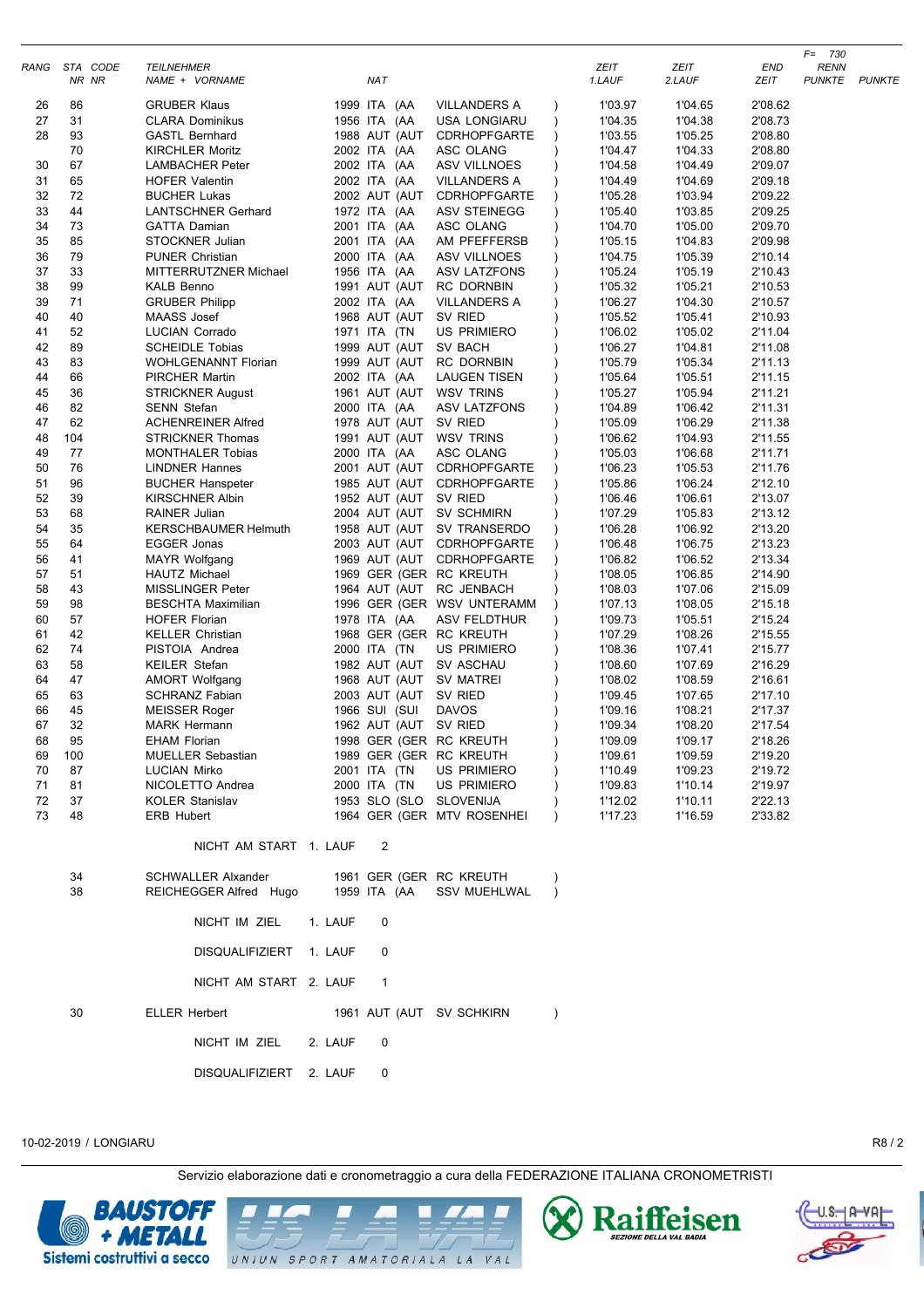



## OFFIZIELLE RANGLISTE

|                            |                                  | <b>RENNKOMITEE</b>                                                                                                                                                 |                                                                                               | <b>TECHNISCHE DATEN</b>                                                                  |                                                                          |                                                                                                   |                                              |  |  |  |  |  |
|----------------------------|----------------------------------|--------------------------------------------------------------------------------------------------------------------------------------------------------------------|-----------------------------------------------------------------------------------------------|------------------------------------------------------------------------------------------|--------------------------------------------------------------------------|---------------------------------------------------------------------------------------------------|----------------------------------------------|--|--|--|--|--|
|                            |                                  | ISSU DELEGIERTER : EDER Erich<br>ISSU JURI MITGLIED:BEK Guenther<br><b>KAMPFRICHTE</b><br><b>RENNLEITER</b><br><b>BAHNSCHEF</b><br>VERANSTALTER ISSU International | <b>AUT</b><br><b>LIE</b><br>:INNERBICLER PAUL<br>:MORODER Leander ITA<br>:TSCHAFFERT Ivan ITA | <b>START</b><br><b>ZIEL</b><br>H.DIFF.<br>LAENGE                                         | <b>STRECKENNAME</b><br><b>GEFAELLE</b><br>Sledge Sports Union Regulatory | DO JUVEL<br>1580 m<br>1497 m<br>87 m<br>997 m<br>$0,5$ %                                          |                                              |  |  |  |  |  |
|                            |                                  | DURCFUERENDE VEREIN US La VAL Datum 08.02 UND 10.02 2019<br>STARTLEITER : HINTEREGGER Alois<br><b>ZIELLEITER</b><br>: ANRANTER Ralf                                | <b>ITA</b>                                                                                    |                                                                                          |                                                                          |                                                                                                   |                                              |  |  |  |  |  |
|                            |                                  | 1.LAUF<br><b>VORLAUFER</b><br>$-B -$<br>$-$ C $-$<br>8.30<br>STARTZEIT                                                                                             | - A - TAVELLA Robert                                                                          | 2.LAUF<br>$- A -$<br>$-B -$<br>$-$ C $-$                                                 |                                                                          |                                                                                                   |                                              |  |  |  |  |  |
|                            |                                  | <b>SCHNEE:</b>                                                                                                                                                     | TEMPERATUR S:                                                                                 | $0^{\circ}$ C<br>Z:                                                                      | $0^{\circ}$ C                                                            |                                                                                                   |                                              |  |  |  |  |  |
| RNG                        | <b>STNR</b>                      | KOD.<br><b>TEILNEHMER</b><br>NUMMER NAME + VORNAME                                                                                                                 | Inter.<br><b>NAT</b>                                                                          | <b>RNG</b><br>$\mathbf{1}$                                                               | $\overline{c}$<br>Inter.                                                 | <b>RNG</b><br><b>END</b><br>ZEIT                                                                  | <b>ABSTAND</b><br><b>TAB</b><br><b>PKT</b>   |  |  |  |  |  |
|                            |                                  |                                                                                                                                                                    |                                                                                               | <b>DAMEN MASTER</b>                                                                      |                                                                          |                                                                                                   |                                              |  |  |  |  |  |
| $\mathbf{1}$               | 12                               | <b>TOLAR Valentina</b>                                                                                                                                             | <b>SLO</b>                                                                                    | 25.73(1)                                                                                 | $44.98$ (1)                                                              | 1'09.37                                                                                           | 0.00                                         |  |  |  |  |  |
|                            |                                  | NICHT AM START                                                                                                                                                     | 0                                                                                             |                                                                                          |                                                                          |                                                                                                   |                                              |  |  |  |  |  |
|                            |                                  | NICHT IM ZIEL<br>$\ldots$                                                                                                                                          | 0                                                                                             |                                                                                          |                                                                          |                                                                                                   |                                              |  |  |  |  |  |
|                            |                                  | <b>DISQUALIFIZIERT</b><br>$\sim$                                                                                                                                   | 0                                                                                             |                                                                                          |                                                                          |                                                                                                   |                                              |  |  |  |  |  |
|                            |                                  |                                                                                                                                                                    |                                                                                               | <b>JUNIOREN WEIBLICH 1</b>                                                               |                                                                          |                                                                                                   |                                              |  |  |  |  |  |
| 1<br>2<br>3<br>4<br>5<br>6 | 14<br>15<br>16<br>17<br>18<br>13 | <b>RUNGGATSCHER Kathrin</b><br><b>MESSNER Hanna</b><br><b>RASTNER Nadine</b><br>PIRCHER Sandra<br><b>KIRCHLER Sarah</b><br>PATSCHEIDER Laura                       | ITA.<br>ITA<br>ITA<br><b>ITA</b><br><b>ITA</b><br>AUT                                         | 24.71(1)<br>24.98<br>(2)<br>24.99<br>(3)<br>25.50<br>(4)<br>26.15<br>(5)<br>26.29<br>(6) | 42.90<br>43.34<br>43.44<br>44.32 (4)<br>45.00<br>46.96                   | 1'06.05<br>(1)<br>(2)<br>1'06.78<br>1'06.93<br>(3)<br>1'07.66<br>1'08.93<br>(5)<br>(6)<br>1'11.09 | 0.00<br>0.73<br>0.88<br>1.61<br>2.88<br>5.04 |  |  |  |  |  |
|                            |                                  | NICHT AM START                                                                                                                                                     | 0                                                                                             |                                                                                          |                                                                          |                                                                                                   |                                              |  |  |  |  |  |
|                            |                                  | NICHT IM ZIEL<br>$\ddotsc$                                                                                                                                         | 0                                                                                             |                                                                                          |                                                                          |                                                                                                   |                                              |  |  |  |  |  |
|                            |                                  | <b>DISQUALIFIZIERT</b><br>$\sim$                                                                                                                                   | 0                                                                                             |                                                                                          |                                                                          |                                                                                                   |                                              |  |  |  |  |  |
|                            |                                  |                                                                                                                                                                    |                                                                                               | <b>JUNIOREN WEIBLICH 2</b>                                                               |                                                                          |                                                                                                   |                                              |  |  |  |  |  |
| 1<br>2<br>3<br>4<br>5      | 22<br>21<br>23<br>20<br>19       | <b>BERGMANN Lisa</b><br><b>NAGLER Luisa</b><br>AMORT Sarah<br><b>LAMPRECHT Sophia</b><br>RUNGGATSCHER Hannah                                                       | ITA<br>ITA<br>AUT<br>ITA<br>ITA                                                               | 25.04<br>(2)<br>25.59<br>(4)<br>25.30<br>(3)<br>24.92<br>(1)<br>25.86<br>(5)             | 43.13<br>44.21<br>43.98<br>43.81<br>44.64                                | 1'05.88<br>(1)<br>(4)<br>1'07.01<br>(3)<br>1'07.15<br>1'07.17<br>(2)<br>1'07.84<br>(5)            | 0.00<br>1.13<br>1.27<br>1.29<br>1.96         |  |  |  |  |  |
|                            |                                  | NICHT AM START                                                                                                                                                     | 0                                                                                             |                                                                                          |                                                                          |                                                                                                   |                                              |  |  |  |  |  |
|                            |                                  | NICHT IM ZIEL<br>.                                                                                                                                                 | 0                                                                                             |                                                                                          |                                                                          |                                                                                                   |                                              |  |  |  |  |  |

10-02-2019 / LONGIARU R8 / 1





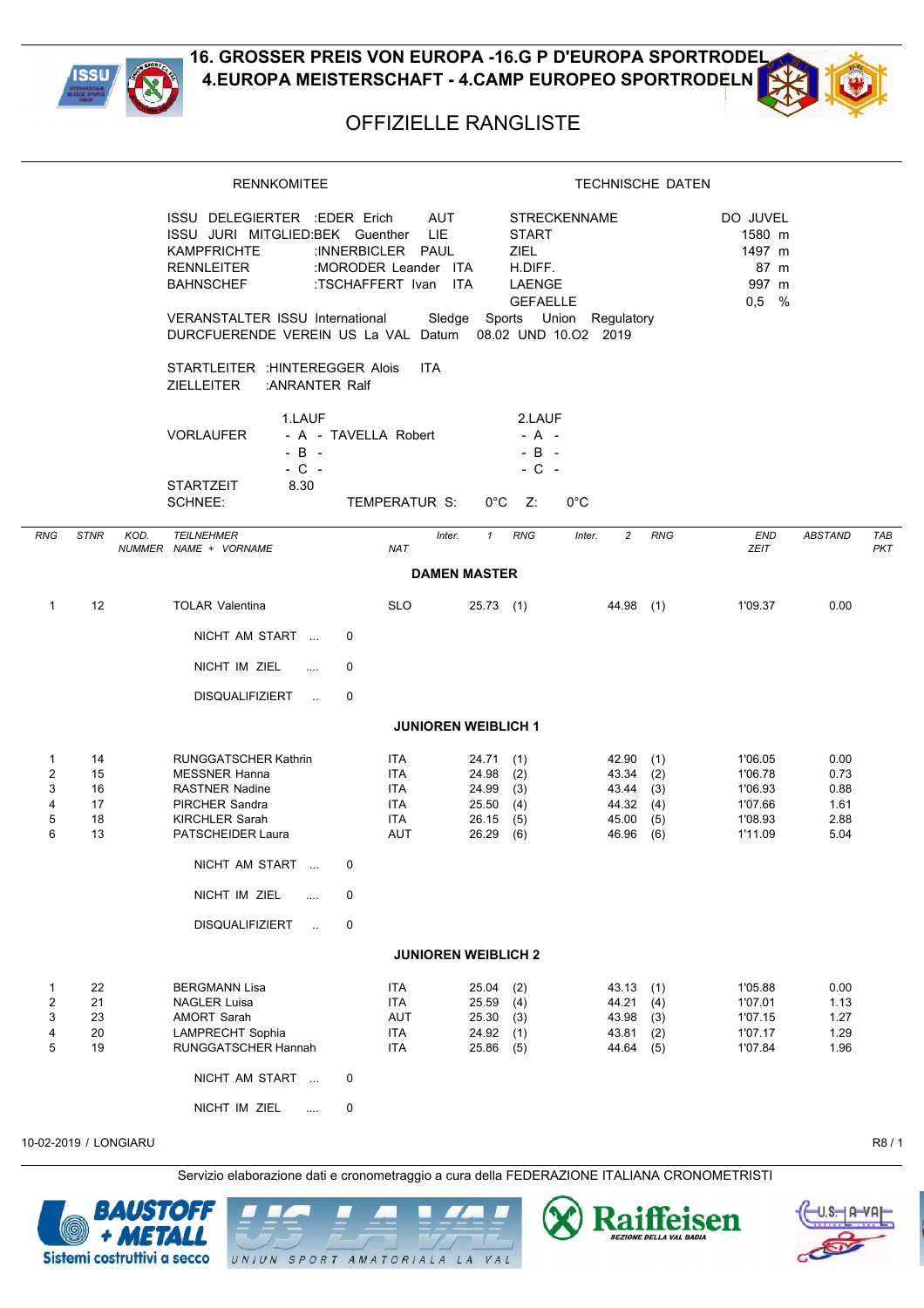| RNG                                                                                                    | <b>STNR</b>                                                                                        | KOD. | <b>TEILNEHMER</b><br>NUMMER NAME + VORNAME                                                                                                                                                                                                                                                                                                                                                                                                                                                             |             | <b>NAT</b>                                                                                                                                                                  | Inter.                   | $\mathbf{1}$                                                                                                                                          | <b>RNG</b>                                                                                                                  | Inter. | $\overline{c}$                                                                                                                                        | <b>RNG</b>                                                                                                                  | <b>END</b><br><b>ZEIT</b>                                                                                                                                                               | ABSTAND                                                                                                                               | TAB<br><b>PKT</b> |
|--------------------------------------------------------------------------------------------------------|----------------------------------------------------------------------------------------------------|------|--------------------------------------------------------------------------------------------------------------------------------------------------------------------------------------------------------------------------------------------------------------------------------------------------------------------------------------------------------------------------------------------------------------------------------------------------------------------------------------------------------|-------------|-----------------------------------------------------------------------------------------------------------------------------------------------------------------------------|--------------------------|-------------------------------------------------------------------------------------------------------------------------------------------------------|-----------------------------------------------------------------------------------------------------------------------------|--------|-------------------------------------------------------------------------------------------------------------------------------------------------------|-----------------------------------------------------------------------------------------------------------------------------|-----------------------------------------------------------------------------------------------------------------------------------------------------------------------------------------|---------------------------------------------------------------------------------------------------------------------------------------|-------------------|
|                                                                                                        |                                                                                                    |      | <b>DISQUALIFIZIERT</b><br>$\ddot{\phantom{a}}$                                                                                                                                                                                                                                                                                                                                                                                                                                                         | 0           |                                                                                                                                                                             |                          |                                                                                                                                                       |                                                                                                                             |        |                                                                                                                                                       |                                                                                                                             |                                                                                                                                                                                         |                                                                                                                                       |                   |
|                                                                                                        |                                                                                                    |      |                                                                                                                                                                                                                                                                                                                                                                                                                                                                                                        |             |                                                                                                                                                                             |                          |                                                                                                                                                       | <b>DAMEN ALLGEMEINE KLASSE</b>                                                                                              |        |                                                                                                                                                       |                                                                                                                             |                                                                                                                                                                                         |                                                                                                                                       |                   |
| 1<br>$\overline{c}$<br>3<br>4<br>5                                                                     | 25<br>26<br>27<br>24<br>28                                                                         |      | <b>FRISCHMANN Verena</b><br><b>HILPOLD Theresa</b><br><b>BRUNNER Shamira</b><br><b>KRUCKENHAUSER Lisa</b><br><b>MISSLINGER Janine</b>                                                                                                                                                                                                                                                                                                                                                                  |             | <b>AUT</b><br><b>ITA</b><br><b>ITA</b><br><b>AUT</b><br><b>AUT</b>                                                                                                          |                          | 24.28<br>24.18<br>24.58<br>25.02<br>25.33                                                                                                             | (2)<br>(1)<br>(3)<br>(4)<br>(5)                                                                                             |        | 41.66<br>41.57<br>42.08<br>43.36<br>44.00                                                                                                             | (2)<br>(1)<br>(3)<br>(4)<br>(5)                                                                                             | 1'03.38<br>1'03.73<br>1'04.20<br>1'06.51<br>1'07.67                                                                                                                                     | 0.00<br>0.35<br>0.82<br>3.13<br>4.29                                                                                                  |                   |
| 6                                                                                                      | 29                                                                                                 |      | PLESHAKOVA Oksana<br>NICHT AM START<br>$\sim$                                                                                                                                                                                                                                                                                                                                                                                                                                                          | 0           | <b>RUS</b>                                                                                                                                                                  |                          | 26.69                                                                                                                                                 | (6)                                                                                                                         |        | 46.34                                                                                                                                                 | (6)                                                                                                                         | 1'10.55                                                                                                                                                                                 | 7.17                                                                                                                                  |                   |
|                                                                                                        |                                                                                                    |      | NICHT IM ZIEL<br>.                                                                                                                                                                                                                                                                                                                                                                                                                                                                                     | 0           |                                                                                                                                                                             |                          |                                                                                                                                                       |                                                                                                                             |        |                                                                                                                                                       |                                                                                                                             |                                                                                                                                                                                         |                                                                                                                                       |                   |
|                                                                                                        |                                                                                                    |      | <b>DISQUALIFIZIERT</b><br>$\ddot{\phantom{a}}$                                                                                                                                                                                                                                                                                                                                                                                                                                                         | 0           |                                                                                                                                                                             |                          |                                                                                                                                                       |                                                                                                                             |        |                                                                                                                                                       |                                                                                                                             |                                                                                                                                                                                         |                                                                                                                                       |                   |
|                                                                                                        |                                                                                                    |      |                                                                                                                                                                                                                                                                                                                                                                                                                                                                                                        |             |                                                                                                                                                                             | <b>HERREN MASTER III</b> |                                                                                                                                                       |                                                                                                                             |        |                                                                                                                                                       |                                                                                                                             |                                                                                                                                                                                         |                                                                                                                                       |                   |
| 1<br>2<br>3<br>4<br>5<br>6<br>$\overline{7}$<br>8                                                      | 31<br>33<br>36<br>35<br>39<br>32<br>30<br>37                                                       |      | <b>CLARA Dominikus</b><br>MITTERRUTZNER Michael<br><b>STRICKNER August</b><br><b>KERSCHBAUMER Helmuth</b><br><b>KIRSCHNER Albin</b><br><b>MARK Hermann</b><br><b>ELLER Herbert</b><br><b>KOLER Stanislav</b>                                                                                                                                                                                                                                                                                           |             | <b>ITA</b><br><b>ITA</b><br>AUT<br><b>AUT</b><br><b>AUT</b><br><b>AUT</b><br>AUT<br><b>SLO</b>                                                                              |                          | 24.51<br>25.19<br>24.48<br>25.30<br>24.72<br>26.06<br>26.23<br>26.57                                                                                  | (2)<br>(4)<br>(1)<br>(5)<br>(3)<br>(6)<br>(7)<br>(8)                                                                        |        | 42.06<br>42.90<br>42.26<br>43.58<br>43.42<br>45.58<br>46.12<br>46.91                                                                                  | (1)<br>(3)<br>(2)<br>(5)<br>(4)<br>(6)<br>(7)<br>(8)                                                                        | 1'04.35<br>1'05.24<br>1'05.27<br>1'06.28<br>1'06.46<br>1'09.34<br>1'11.52<br>1'12.02                                                                                                    | 0.00<br>0.89<br>0.92<br>1.93<br>2.11<br>4.99<br>7.17<br>7.67                                                                          |                   |
|                                                                                                        |                                                                                                    |      | NICHT AM START                                                                                                                                                                                                                                                                                                                                                                                                                                                                                         | 2           |                                                                                                                                                                             |                          |                                                                                                                                                       |                                                                                                                             |        |                                                                                                                                                       |                                                                                                                             |                                                                                                                                                                                         |                                                                                                                                       |                   |
|                                                                                                        | 34<br>38                                                                                           |      | <b>SCHWALLER Alxander</b><br>REICHEGGER Alfred Hugo                                                                                                                                                                                                                                                                                                                                                                                                                                                    |             | <b>GER</b><br><b>ITA</b>                                                                                                                                                    |                          |                                                                                                                                                       |                                                                                                                             |        |                                                                                                                                                       |                                                                                                                             |                                                                                                                                                                                         |                                                                                                                                       |                   |
|                                                                                                        |                                                                                                    |      | NICHT IM ZIEL<br>$\cdots$                                                                                                                                                                                                                                                                                                                                                                                                                                                                              | 0           |                                                                                                                                                                             |                          |                                                                                                                                                       |                                                                                                                             |        |                                                                                                                                                       |                                                                                                                             |                                                                                                                                                                                         |                                                                                                                                       |                   |
|                                                                                                        |                                                                                                    |      | <b>DISQUALIFIZIERT</b><br>$\ddot{\phantom{a}}$                                                                                                                                                                                                                                                                                                                                                                                                                                                         | 0           |                                                                                                                                                                             |                          |                                                                                                                                                       |                                                                                                                             |        |                                                                                                                                                       |                                                                                                                             |                                                                                                                                                                                         |                                                                                                                                       |                   |
|                                                                                                        |                                                                                                    |      |                                                                                                                                                                                                                                                                                                                                                                                                                                                                                                        |             |                                                                                                                                                                             | <b>HERREN MASTER II</b>  |                                                                                                                                                       |                                                                                                                             |        |                                                                                                                                                       |                                                                                                                             |                                                                                                                                                                                         |                                                                                                                                       |                   |
| 1<br>2<br>3<br>4<br>5<br>6<br>$\overline{7}$<br>8<br>9<br>10<br>11<br>12<br>13<br>14<br>15<br>16<br>17 | 46<br>56<br>55<br>53<br>49<br>54<br>50<br>44<br>40<br>52<br>41<br>42<br>47<br>43<br>51<br>45<br>48 |      | <b>GRAEBER Manfred</b><br><b>REIFER Rupert</b><br><b>STOCKNER Helmut</b><br><b>BUCHER Christian</b><br><b>KINZNER Ulrich</b><br><b>KEILER Franz-Josef</b><br>TRIEB Manfred<br><b>LANTSCHNER Gerhard</b><br>MAASS Josef<br><b>LUCIAN Corrado</b><br>MAYR Wolfgang<br><b>KELLER Christian</b><br><b>AMORT Wolfgang</b><br><b>MISSLINGER Peter</b><br><b>HAUTZ Michael</b><br><b>MEISSER Roger</b><br>ERB Hubert<br>NICHT AM START<br>NICHT IM ZIEL<br><br><b>DISQUALIFIZIERT</b><br>$\ddot{\phantom{a}}$ | 0<br>0<br>0 | <b>ITA</b><br><b>ITA</b><br><b>ITA</b><br>AUT<br><b>ITA</b><br>AUT<br>AUT<br><b>ITA</b><br>AUT<br>ITA<br>AUT<br><b>GER</b><br>AUT<br>AUT<br><b>GER</b><br>SUI<br><b>GER</b> |                          | 23.92<br>23.98<br>23.95<br>24.16<br>24.22<br>24.23<br>24.30<br>25.81<br>24.91<br>25.10<br>25.09<br>25.38<br>25.37<br>25.72<br>25.13<br>26.71<br>28.46 | (1)<br>(3)<br>(2)<br>(4)<br>(5)<br>(6)<br>(7)<br>(15)<br>(8)<br>(10)<br>(9)<br>(13)<br>(12)<br>(14)<br>(11)<br>(16)<br>(17) |        | 41.07<br>41.38<br>41.27<br>41.51<br>41.81<br>41.82<br>41.87<br>43.48<br>43.04<br>43.17<br>43.52<br>44.05<br>44.14<br>44.50<br>44.41<br>45.56<br>51.26 | (1)<br>(3)<br>(2)<br>(4)<br>(5)<br>(6)<br>(7)<br>(10)<br>(8)<br>(9)<br>(11)<br>(12)<br>(13)<br>(15)<br>(14)<br>(16)<br>(17) | 1'03.28<br>1'03.31<br>1'03.44<br>1'03.73<br>1'03.84<br>1'04.21<br>1'04.25<br>1'05.40<br>1'05.52<br>1'06.02<br>1'06.82<br>1'07.29<br>1'08.02<br>1'08.03<br>1'08.05<br>1'09.16<br>1'17.23 | 0.00<br>0.03<br>0.16<br>0.45<br>0.56<br>0.93<br>0.97<br>2.12<br>2.24<br>2.74<br>3.54<br>4.01<br>4.74<br>4.75<br>4.77<br>5.88<br>13.95 |                   |
|                                                                                                        |                                                                                                    |      |                                                                                                                                                                                                                                                                                                                                                                                                                                                                                                        |             |                                                                                                                                                                             | <b>HERREN MASTER I</b>   |                                                                                                                                                       |                                                                                                                             |        |                                                                                                                                                       |                                                                                                                             |                                                                                                                                                                                         |                                                                                                                                       |                   |
| 1<br>2<br>3                                                                                            | 59<br>60<br>61                                                                                     |      | <b>TSCHAFFERT Diego</b><br><b>EHAMMER Andreas</b><br>PIRCHER Meinhard                                                                                                                                                                                                                                                                                                                                                                                                                                  |             | <b>ITA</b><br><b>AUT</b><br>ITA                                                                                                                                             |                          | 24.00<br>23.70<br>24.31                                                                                                                               | (2)<br>(1)<br>(3)                                                                                                           |        | 40.84<br>40.83<br>41.65                                                                                                                               | (2)<br>(1)<br>(3)                                                                                                           | 1'02.27<br>1'02.51<br>1'04.33                                                                                                                                                           | 0.00<br>0.24<br>2.06                                                                                                                  |                   |

Servizio elaborazione dati e cronometraggio a cura della FEDERAZIONE ITALIANA CRONOMETRISTI



Raiffeisen Ą UNIUN SPORT AMATORIALA LA VAL

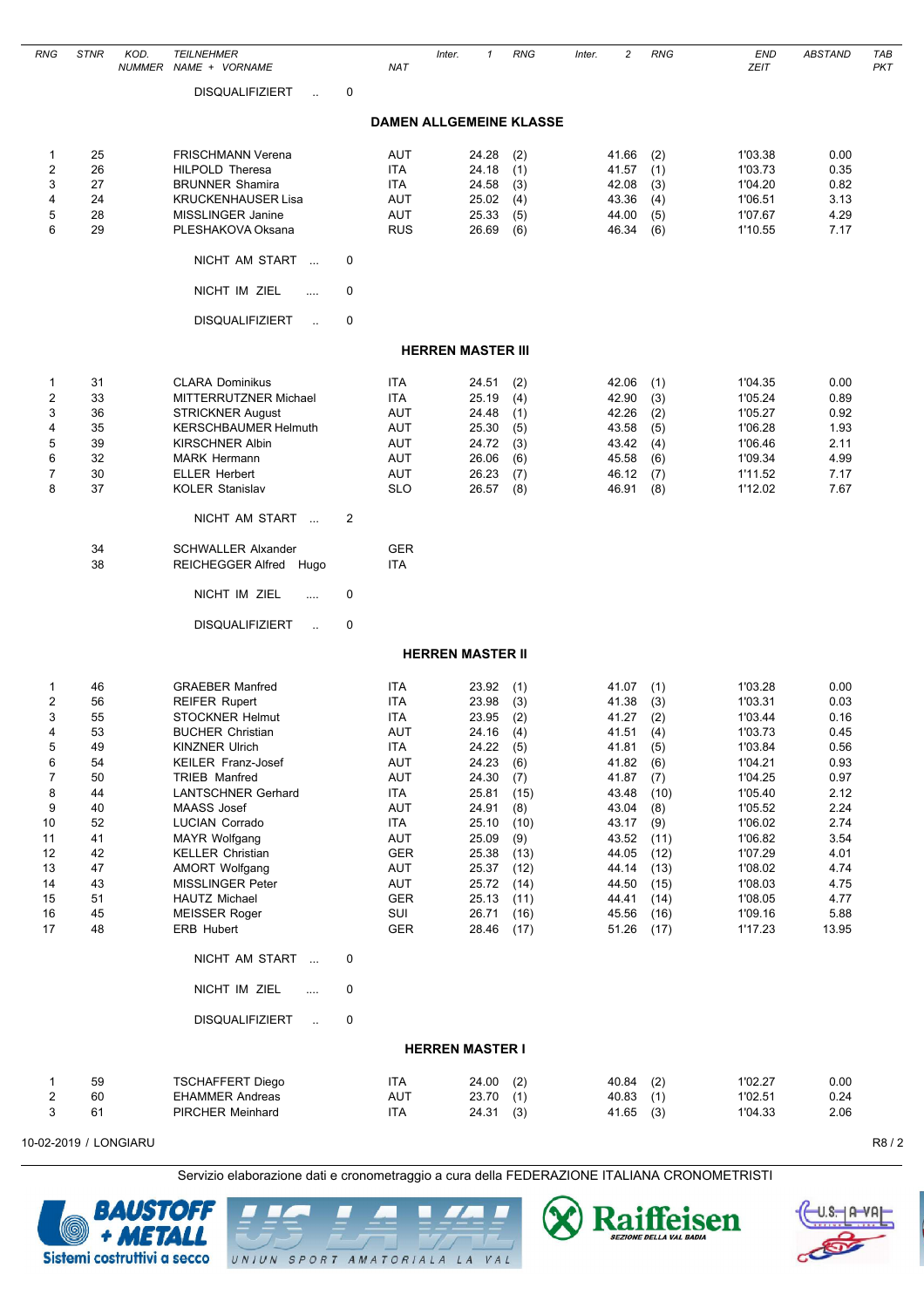| <b>RNG</b>            | <b>STNR</b> | KOD.<br><b>NUMMER</b> | <b>TEILNEHMER</b><br>NAME + VORNAME               |                   | <b>NAT</b>               | Inter.                          | $\mathbf{1}$   | <b>RNG</b> | Inter. | 2              | <b>RNG</b> | <b>END</b><br><b>ZEIT</b> | <b>ABSTAND</b> | TAB<br><b>PKT</b> |
|-----------------------|-------------|-----------------------|---------------------------------------------------|-------------------|--------------------------|---------------------------------|----------------|------------|--------|----------------|------------|---------------------------|----------------|-------------------|
| 4<br>5                | 62<br>58    |                       | <b>ACHENREINER Alfred</b><br><b>KEILER Stefan</b> |                   | AUT<br><b>AUT</b>        |                                 | 24.34<br>26.09 | (4)<br>(5) |        | 42.54<br>45.16 | (4)<br>(5) | 1'05.09<br>1'08.60        | 2.82<br>6.33   |                   |
| 6                     | 57          |                       | <b>HOFER Florian</b>                              |                   | <b>ITA</b>               |                                 | 28.26          | (6)        |        | 46.81          | (6)        | 1'09.73                   | 7.46           |                   |
|                       |             |                       | NICHT AM START<br>$\overline{\phantom{a}}$        | 0                 |                          |                                 |                |            |        |                |            |                           |                |                   |
|                       |             |                       | NICHT IM ZIEL                                     | 0<br>$\cdots$     |                          |                                 |                |            |        |                |            |                           |                |                   |
|                       |             |                       | <b>DISQUALIFIZIERT</b>                            | 0<br>$\mathbf{L}$ |                          |                                 |                |            |        |                |            |                           |                |                   |
|                       |             |                       |                                                   |                   |                          | <b>JUNIOREN MAENNLICH 1</b>     |                |            |        |                |            |                           |                |                   |
| 1                     | 69          |                       | <b>MUELLER Tobias</b>                             |                   | <b>ITA</b>               |                                 | 23.94          | (1)        |        | 41.41          | (1)        | 1'03.26                   | 0.00           |                   |
| $\overline{2}$        | 70          |                       | <b>KIRCHLER Moritz</b>                            |                   | <b>ITA</b>               |                                 | 24.37          | (2)        |        | 42.00          | (3)        | 1'04.47                   | 1.21           |                   |
| 3                     | 65          |                       | <b>HOFER Valentin</b>                             |                   | <b>ITA</b>               |                                 | 24.58          | (3)        |        | 41.87          | (2)        | 1'04.49                   | 1.23           |                   |
| 4                     | 67          |                       | <b>LAMBACHER Peter</b>                            |                   | ITA                      |                                 | 24.65          | (4)        |        | 42.16          | (4)        | 1'04.58                   | 1.32           |                   |
| 5<br>6                | 72          |                       | <b>BUCHER Lukas</b><br><b>PIRCHER Martin</b>      |                   | <b>AUT</b><br><b>ITA</b> |                                 | 24.81          | (6)        |        | 42.30          | (5)        | 1'05.28<br>1'05.64        | 2.02<br>2.38   |                   |
| 7                     | 66<br>71    |                       | <b>GRUBER Philipp</b>                             |                   | <b>ITA</b>               |                                 | 25.02<br>24.73 | (7)<br>(5) |        | 42.78<br>42.71 | (7)<br>(6) | 1'06.27                   | 3.01           |                   |
| 8                     | 64          |                       | <b>EGGER Jonas</b>                                |                   | AUT                      |                                 | 25.04          | (8)        |        | 43.34          | (8)        | 1'06.48                   | 3.22           |                   |
| 9                     | 68          |                       | RAINER Julian                                     |                   | <b>AUT</b>               |                                 | 25.22          | (9)        |        | 43.80          | (9)        | 1'07.29                   | 4.03           |                   |
| 10                    | 63          |                       | <b>SCHRANZ Fabian</b>                             |                   | AUT                      |                                 | 26.03          | (10)       |        | 45.61          | (10)       | 1'09.45                   | 6.19           |                   |
|                       |             |                       | NICHT AM START<br>$\sim$                          | 0                 |                          |                                 |                |            |        |                |            |                           |                |                   |
|                       |             |                       | NICHT IM ZIEL                                     | 0<br>.            |                          |                                 |                |            |        |                |            |                           |                |                   |
|                       |             |                       | <b>DISQUALIFIZIERT</b>                            | 0<br>$\sim$       |                          |                                 |                |            |        |                |            |                           |                |                   |
|                       |             |                       |                                                   |                   |                          | <b>JUNIOREN MAENNLICH 2</b>     |                |            |        |                |            |                           |                |                   |
| 1                     | 75          |                       | <b>GRAEBER Maximilian</b>                         |                   | <b>ITA</b>               |                                 | 23.75          | (1)        |        | 40.72          | (1)        | 1'02.28                   | 0.00           |                   |
| 2                     | 78          |                       | <b>PLONER Alex</b>                                |                   | <b>ITA</b>               |                                 | 23.87          | (2)        |        | 41.03          | (2)        | 1'03.01                   | 0.73           |                   |
| 3                     | 80          |                       | <b>SCHWIENBACHER Simon</b>                        |                   | <b>ITA</b>               |                                 | 24.13          | (3)        |        | 41.57          | (3)        | 1'03.64                   | 1.36           |                   |
| 4                     | 84          |                       | <b>TORGGLER Martin</b>                            |                   | ITA                      |                                 | 24.35          | (4)        |        | 41.79          | (4)        | 1'03.96                   | 1.68           |                   |
| 5                     | 86          |                       | <b>GRUBER Klaus</b>                               |                   | <b>ITA</b>               |                                 | 24.77          | (12)       |        | 42.02          | (6)        | 1'03.97                   | 1.69           |                   |
| 6                     | 88          |                       | <b>ZELGER David</b>                               |                   | <b>ITA</b>               |                                 | 24.53          | (7)        |        | 41.98          | (5)        | 1'04.02                   | 1.74           |                   |
| 7                     | 73          |                       | <b>GATTA Damian</b>                               |                   | <b>ITA</b>               |                                 | 24.44          | (6)        |        | 42.12          | (8)        | 1'04.70                   | 2.42           |                   |
| 8                     | 79          |                       | <b>PUNER Christian</b>                            |                   | <b>ITA</b>               |                                 | 24.55          | (8)        |        | 42.09          | (7)        | 1'04.75                   | 2.47           |                   |
| 9                     | 82          |                       | <b>SENN Stefan</b>                                |                   | <b>ITA</b>               |                                 | 24.66          | (10)       |        | 42.19          | (10)       | 1'04.89                   | 2.61           |                   |
| 10                    | 77          |                       | <b>MONTHALER Tobias</b>                           |                   | <b>ITA</b>               |                                 | 24.40          | (5)        |        | 42.12          | (8)        | 1'05.03                   | 2.75           |                   |
| 11                    | 85          |                       | <b>STOCKNER Julian</b>                            |                   | ITA                      |                                 | 24.67          | (11)       |        | 42.42          | (11)       | 1'05.15                   | 2.87           |                   |
| 12                    | 83          |                       | <b>WOHLGENANNT Florian</b>                        |                   | AUT                      |                                 | 25.75          | (15)       |        | 43.53          | (13)       | 1'05.79                   | 3.51           |                   |
| 13                    | 76          |                       | <b>LINDNER Hannes</b>                             |                   | <b>AUT</b>               |                                 | 24.65          | (9)        |        | 43.26          | (12)       | 1'06.23                   | 3.95           |                   |
| 14                    | 89          |                       | <b>SCHEIDLE Tobias</b>                            |                   | <b>AUT</b>               |                                 | 25.36          | (13)       |        | 43.68          | (14)       | 1'06.27                   | 3.99           |                   |
| 15                    | 74          |                       | PISTOIA Andrea                                    |                   | <b>ITA</b>               |                                 | 25.94          | (16)       |        | 45.25          | (16)       | 1'08.36                   | 6.08           |                   |
| 16                    | 81          |                       | NICOLETTO Andrea                                  |                   | ITA                      |                                 | 25.72          | (14)       |        | 44.93          | (15)       | 1'09.83                   | 7.55           |                   |
| 17                    | 87          |                       | <b>LUCIAN Mirko</b>                               |                   | <b>ITA</b>               |                                 | 26.45          | (17)       |        | 46.56          | (17)       | 1'10.49                   | 8.21           |                   |
|                       |             |                       | NICHT AM START                                    | 0                 |                          |                                 |                |            |        |                |            |                           |                |                   |
|                       |             |                       | NICHT IM ZIEL                                     | 0<br>$\sim$       |                          |                                 |                |            |        |                |            |                           |                |                   |
|                       |             |                       | <b>DISQUALIFIZIERT</b>                            | 0<br>$\sim$       |                          |                                 |                |            |        |                |            |                           |                |                   |
|                       |             |                       |                                                   |                   |                          | <b>HERREN ALLGEMEINE KLASSE</b> |                |            |        |                |            |                           |                |                   |
| $\mathbf{1}$          | 101         |                       | <b>KASER Roman-Klaus</b>                          |                   | ITA                      |                                 | 24.05          | (7)        |        | 40.59          | (2)        | 1'01.88                   | 0.00           |                   |
| 2                     | 94          |                       | PREINDL Maximilian                                |                   | <b>ITA</b>               |                                 | 23.65          | (1)        |        | 40.30(1)       |            | 1'01.99                   | 0.11           |                   |
| 3                     | 90          |                       | SCHOELZHORN Florian                               |                   | <b>ITA</b>               |                                 | 23.67          | (2)        |        | 40.70          | (3)        | 1'02.59                   | 0.71           |                   |
| 4                     | 92          |                       | FREI Sebastian                                    |                   | ITA                      |                                 | 23.76          | (3)        |        | 40.92          | (4)        | 1'02.88                   | 1.00           |                   |
| 5                     | 103         |                       | <b>HUBER Christian</b>                            |                   | ITA                      |                                 | 24.03          | (5)        |        | 41.21          | (6)        | 1'03.10                   | 1.22           |                   |
| 6                     | 102         |                       | <b>WECHSELBERGER Alois</b>                        |                   | <b>AUT</b>               |                                 | 23.95          | (4)        |        | 40.97          | (5)        | 1'03.19                   | 1.31           |                   |
| $\overline{7}$        | 105         |                       | RABENSTEINER Florian                              |                   | <b>ITA</b>               |                                 | 24.04          | (6)        |        | 41.30          | (7)        | 1'03.23                   | 1.35           |                   |
| 8                     | 91          |                       | <b>GRUBER Christof</b>                            |                   | <b>ITA</b>               |                                 | 24.33          | (9)        |        | 41.36          | (8)        | 1'03.25                   | 1.37           |                   |
| 9                     | 93          |                       | <b>GASTL Bernhard</b>                             |                   | AUT                      |                                 | 24.05          | (7)        |        | 41.47          | (9)        | 1'03.55                   | 1.67           |                   |
| 10                    | 97          |                       | FREI Mathias                                      |                   | <b>ITA</b>               |                                 | 24.56          | (10)       |        | 42.07          | (10)       | 1'04.33                   | 2.45           |                   |
| 11                    | 99          |                       | <b>KALB Benno</b>                                 |                   | AUT                      |                                 | 25.05          | (12)       |        | 42.50          | (11)       | 1'05.32                   | 3.44           |                   |
| 10-02-2019 / LONGIARU |             |                       |                                                   |                   |                          |                                 |                |            |        |                |            |                           |                | R8/3              |







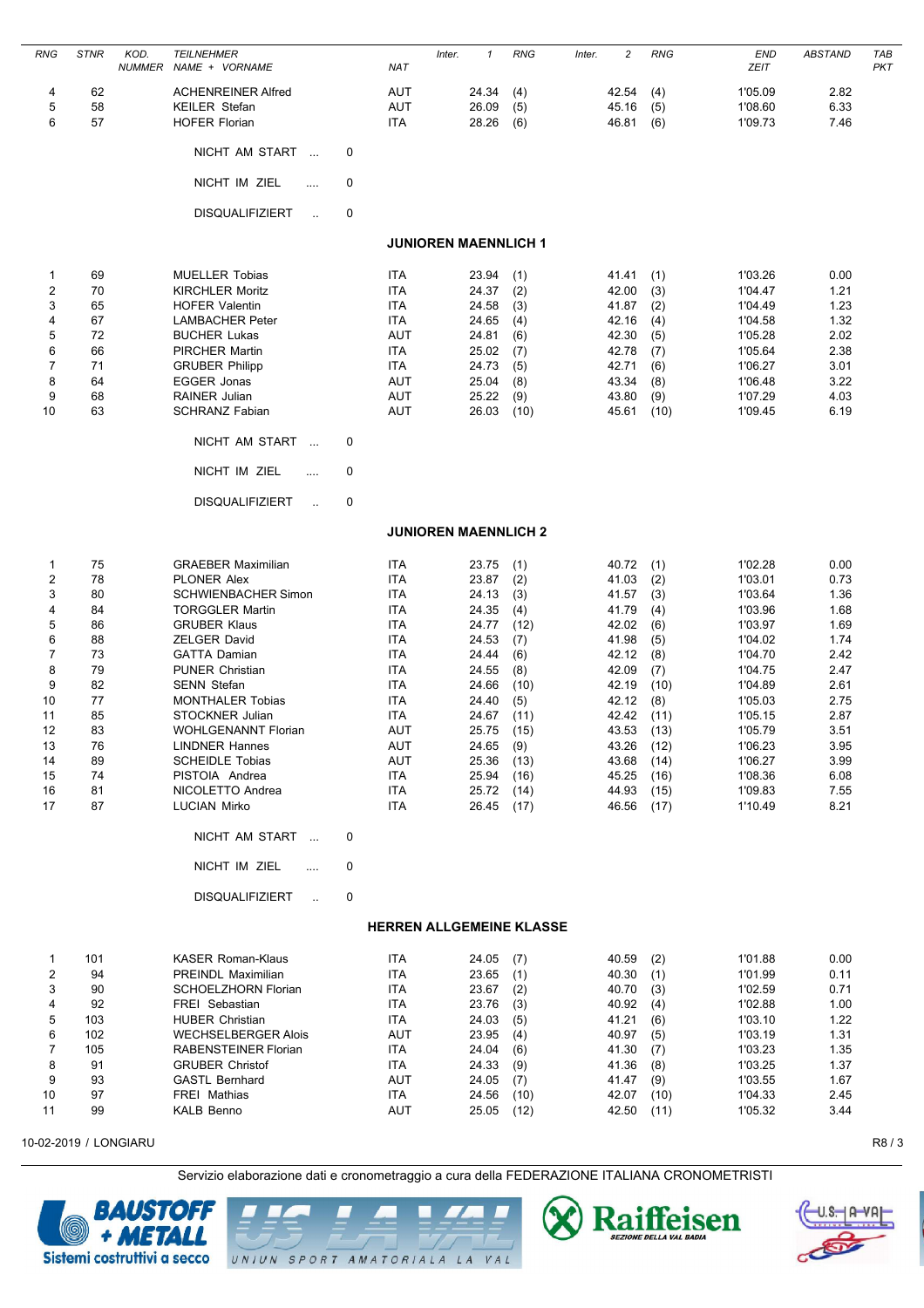| <b>STNR</b> | KOD.                  | <b>TEILNEHMER</b>        |                                                                                                                                      |                  | Inter.                                               |       | <b>RNG</b>                       | Inter.                       | 2     | <b>RNG</b>                       | <b>END</b>                   | <b>ABSTAND</b>                           | TAB                          |
|-------------|-----------------------|--------------------------|--------------------------------------------------------------------------------------------------------------------------------------|------------------|------------------------------------------------------|-------|----------------------------------|------------------------------|-------|----------------------------------|------------------------------|------------------------------------------|------------------------------|
|             | <b>NUMMER</b>         | NAME + VORNAME           |                                                                                                                                      | <b>NAT</b>       |                                                      |       |                                  |                              |       |                                  | <b>ZEIT</b>                  |                                          | PKT                          |
|             |                       |                          |                                                                                                                                      |                  |                                                      |       |                                  |                              |       |                                  |                              |                                          |                              |
|             |                       |                          |                                                                                                                                      |                  |                                                      |       |                                  |                              |       |                                  |                              |                                          |                              |
|             |                       |                          |                                                                                                                                      |                  |                                                      |       |                                  |                              |       |                                  |                              |                                          |                              |
|             |                       |                          |                                                                                                                                      |                  |                                                      |       |                                  |                              |       |                                  |                              |                                          |                              |
| 100         |                       | <b>MUELLER Sebastian</b> |                                                                                                                                      | <b>GER</b>       |                                                      | 25.53 | (15)                             |                              | 45.51 | (15)                             | 1'09.61                      | 7.73                                     |                              |
|             |                       |                          |                                                                                                                                      |                  |                                                      |       |                                  |                              |       |                                  |                              |                                          |                              |
|             |                       |                          |                                                                                                                                      |                  |                                                      |       |                                  |                              |       |                                  |                              |                                          |                              |
|             |                       | NICHT IM ZIEL            |                                                                                                                                      |                  |                                                      |       |                                  |                              |       |                                  |                              |                                          |                              |
|             |                       |                          |                                                                                                                                      |                  |                                                      |       |                                  |                              |       |                                  |                              |                                          |                              |
|             |                       | <b>DISQUALIFIZIERT</b>   | 0                                                                                                                                    |                  |                                                      |       |                                  |                              |       |                                  |                              |                                          |                              |
|             | 96<br>104<br>98<br>95 |                          | <b>BUCHER Hanspeter</b><br><b>STRICKNER Thomas</b><br><b>BESCHTA Maximilian</b><br><b>EHAM Florian</b><br>NICHT AM START<br>$\cdots$ | 0<br>$\mathbf 0$ | <b>AUT</b><br><b>AUT</b><br><b>GER</b><br><b>GER</b> |       | 25.37<br>24.74<br>25.36<br>26.31 | (14)<br>(11)<br>(13)<br>(16) |       | 43.34<br>42.60<br>43.87<br>45.70 | (13)<br>(12)<br>(14)<br>(16) | 1'05.86<br>1'06.62<br>1'07.13<br>1'09.09 | 3.98<br>4.74<br>5.25<br>7.21 |





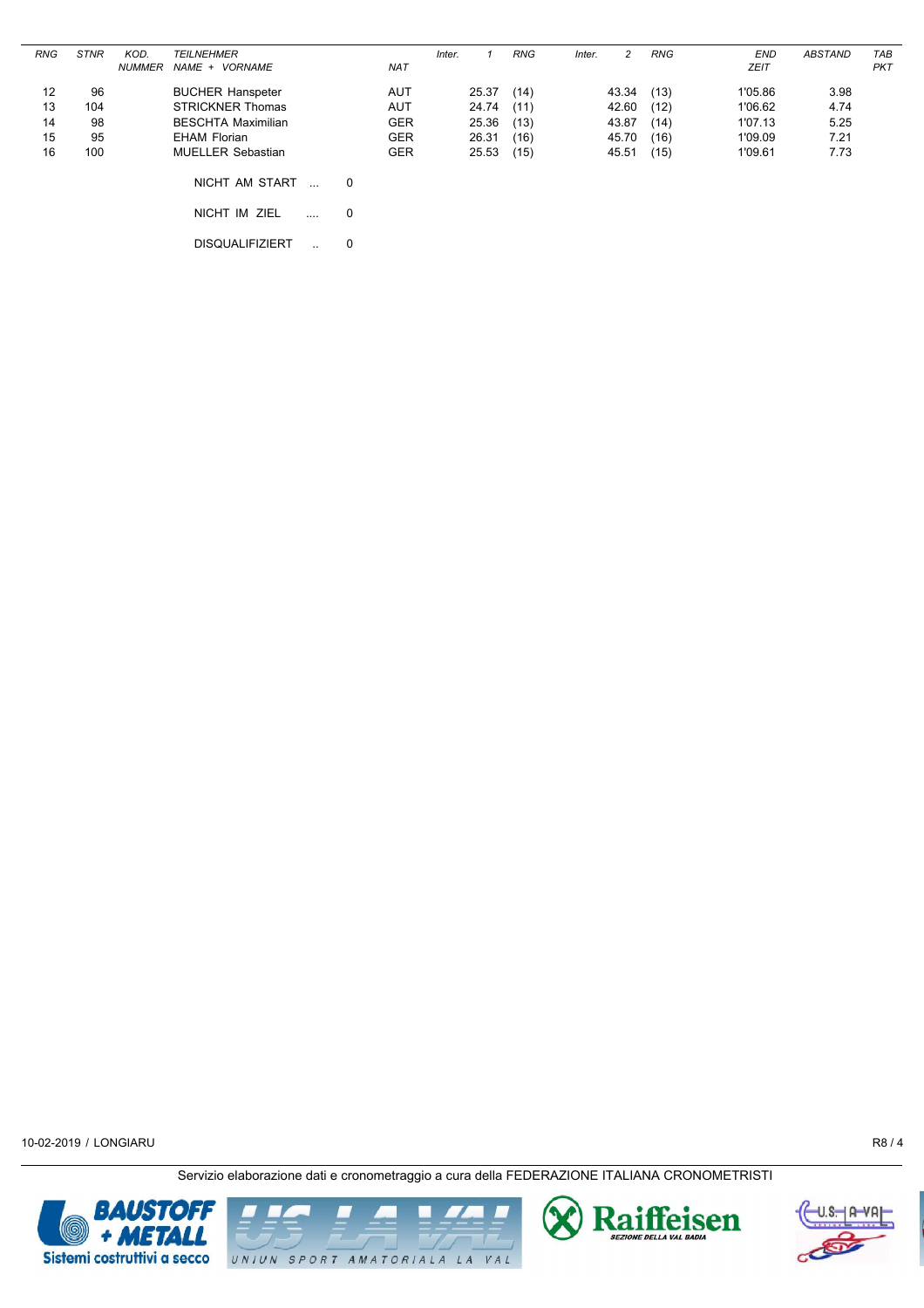



## OFFIZIELLE RANGLISTE

|                                         |                                  | <b>RENNKOMITEE</b>                                                                                                                                                                                                             |                                                                                         | <b>TECHNISCHE DATEN</b>                                                                      |                                                                                      |                                                                |                                              |                          |  |  |  |
|-----------------------------------------|----------------------------------|--------------------------------------------------------------------------------------------------------------------------------------------------------------------------------------------------------------------------------|-----------------------------------------------------------------------------------------|----------------------------------------------------------------------------------------------|--------------------------------------------------------------------------------------|----------------------------------------------------------------|----------------------------------------------|--------------------------|--|--|--|
|                                         |                                  | ISSU DELEGIERTER : EDER Erich<br>ISSU JURI MITGLIED:BEK Guenther<br><b>KAMPFRICHTE</b><br><b>RENNLEITER</b><br><b>BAHNSCHEF</b><br>VERANSTALTER ISSU International<br>DURCFUERENDE VEREIN US La VAL Datum 08.02 UND 10.02 2019 | <b>AUT</b><br>LIE.<br>:INNERBICLER PAUL<br>:MORODER Leander ITA<br>:TSCHAFFERT Ivan ITA | <b>START</b><br>ZIEL<br>H.DIFF.<br><b>LAENGE</b><br><b>GEFAELLE</b>                          | <b>STRECKENNAME</b><br>Sledge Sports Union Regulatory                                | DO JUVEL<br>1580 m<br>1497 m<br>87 m<br>997 m<br>$0,5$ %       |                                              |                          |  |  |  |
|                                         |                                  | STARTLEITER : HINTEREGGER Alois<br><b>ZIELLEITER</b><br>: ANRANTER Ralf                                                                                                                                                        | <b>ITA</b>                                                                              |                                                                                              |                                                                                      |                                                                |                                              |                          |  |  |  |
|                                         |                                  | 1.LAUF<br><b>VORLAUFER</b><br>$-B -$<br>$-$ C $-$<br>8.30<br><b>STARTZEIT</b>                                                                                                                                                  | - A - TAVELLA Robert                                                                    | 2.LAUF<br>$- A -$<br>$-B -$<br>$-$ C $-$                                                     |                                                                                      |                                                                |                                              |                          |  |  |  |
|                                         |                                  | <b>SCHNEE:</b>                                                                                                                                                                                                                 | TEMPERATUR S:                                                                           | $0^{\circ}$ C<br>Z:                                                                          | $0^{\circ}$ C                                                                        |                                                                |                                              |                          |  |  |  |
| RNG                                     | <b>STNR</b>                      | KOD.<br><b>TEILNEHMER</b><br>NUMMER NAME + VORNAME                                                                                                                                                                             | Inter.<br><b>NAT</b>                                                                    | <b>RNG</b><br>$\mathcal{I}$                                                                  | $\overline{c}$<br>Inter.                                                             | <b>RNG</b><br><b>END</b><br>ZEIT                               | <b>ABSTAND</b>                               | <b>TAB</b><br><b>PKT</b> |  |  |  |
|                                         |                                  |                                                                                                                                                                                                                                |                                                                                         | <b>DAMEN MASTER</b>                                                                          |                                                                                      |                                                                |                                              |                          |  |  |  |
| $\mathbf{1}$                            | 12                               | <b>TOLAR Valentina</b>                                                                                                                                                                                                         | <b>SLO</b>                                                                              | $26.07$ (1)                                                                                  | $45.35$ (1)                                                                          | 1'09.49                                                        | 0.00                                         |                          |  |  |  |
|                                         |                                  | NICHT AM START                                                                                                                                                                                                                 | 0                                                                                       |                                                                                              |                                                                                      |                                                                |                                              |                          |  |  |  |
|                                         |                                  | NICHT IM ZIEL<br>$\cdots$                                                                                                                                                                                                      | 0                                                                                       |                                                                                              |                                                                                      |                                                                |                                              |                          |  |  |  |
|                                         |                                  | <b>DISQUALIFIZIERT</b><br>$\sim$ .                                                                                                                                                                                             | 0                                                                                       |                                                                                              |                                                                                      |                                                                |                                              |                          |  |  |  |
|                                         |                                  |                                                                                                                                                                                                                                |                                                                                         | <b>JUNIOREN WEIBLICH 1</b>                                                                   |                                                                                      |                                                                |                                              |                          |  |  |  |
| 1<br>$\overline{2}$<br>3<br>4<br>5<br>6 | 15<br>16<br>14<br>17<br>18<br>13 | <b>MESSNER Hanna</b><br><b>RASTNER Nadine</b><br><b>RUNGGATSCHER Kathrin</b><br><b>PIRCHER Sandra</b><br><b>KIRCHLER Sarah</b><br>PATSCHEIDER Laura                                                                            | ITA<br>ITA<br>ITA<br><b>ITA</b><br>ITA<br>AUT                                           | 24.83<br>(1)<br>24.95<br>(2)<br>25.48<br>(4)<br>25.46<br>(3)<br>25.93<br>(5)<br>26.18<br>(6) | $42.97$ (1)<br>43.38 (2)<br>43.71(3)<br>44.00<br>(4)<br>45.26<br>(5)<br>(6)<br>45.88 | 1'05.49<br>1'06.71<br>1'07.07<br>1'07.96<br>1'08.70<br>1'10.13 | 0.00<br>1.22<br>1.58<br>2.47<br>3.21<br>4.64 |                          |  |  |  |
|                                         |                                  | NICHT AM START                                                                                                                                                                                                                 | 0                                                                                       |                                                                                              |                                                                                      |                                                                |                                              |                          |  |  |  |
|                                         |                                  | NICHT IM ZIEL<br>$\ddotsc$                                                                                                                                                                                                     | 0                                                                                       |                                                                                              |                                                                                      |                                                                |                                              |                          |  |  |  |
|                                         |                                  | <b>DISQUALIFIZIERT</b><br>$\mathcal{L}_{\mathbf{a}}$                                                                                                                                                                           | 0                                                                                       |                                                                                              |                                                                                      |                                                                |                                              |                          |  |  |  |
|                                         |                                  |                                                                                                                                                                                                                                |                                                                                         | <b>JUNIOREN WEIBLICH 2</b>                                                                   |                                                                                      |                                                                |                                              |                          |  |  |  |
| 1<br>2<br>3<br>4<br>5                   | 20<br>23<br>21<br>19<br>22       | LAMPRECHT Sophia<br>AMORT Sarah<br><b>NAGLER Luisa</b><br>RUNGGATSCHER Hannah<br><b>BERGMANN Lisa</b>                                                                                                                          | ITA<br>AUT<br>ITA<br>ITA<br>ITA                                                         | 25.12<br>(2)<br>25.37<br>(4)<br>25.62<br>(5)<br>25.25<br>(3)<br>$24.97$ (1)                  | 43.13<br>(1)<br>43.94<br>(5)<br>43.92 (4)<br>43.89<br>(3)<br>$43.64$ (2)             | 1'06.20<br>1'06.90<br>1'07.40<br>1'07.41<br>1'08.40            | 0.00<br>0.70<br>1.20<br>1.21<br>2.20         |                          |  |  |  |
|                                         |                                  | NICHT AM START                                                                                                                                                                                                                 | 0                                                                                       |                                                                                              |                                                                                      |                                                                |                                              |                          |  |  |  |
|                                         |                                  | NICHT IM ZIEL<br>                                                                                                                                                                                                              | 0                                                                                       |                                                                                              |                                                                                      |                                                                |                                              |                          |  |  |  |

10-02-2019 / LONGIARU R8 / 1

Servizio elaborazione dati e cronometraggio a cura della FEDERAZIONE ITALIANA CRONOMETRISTI



UNIUN SPORT AMATORIALA LA VAL



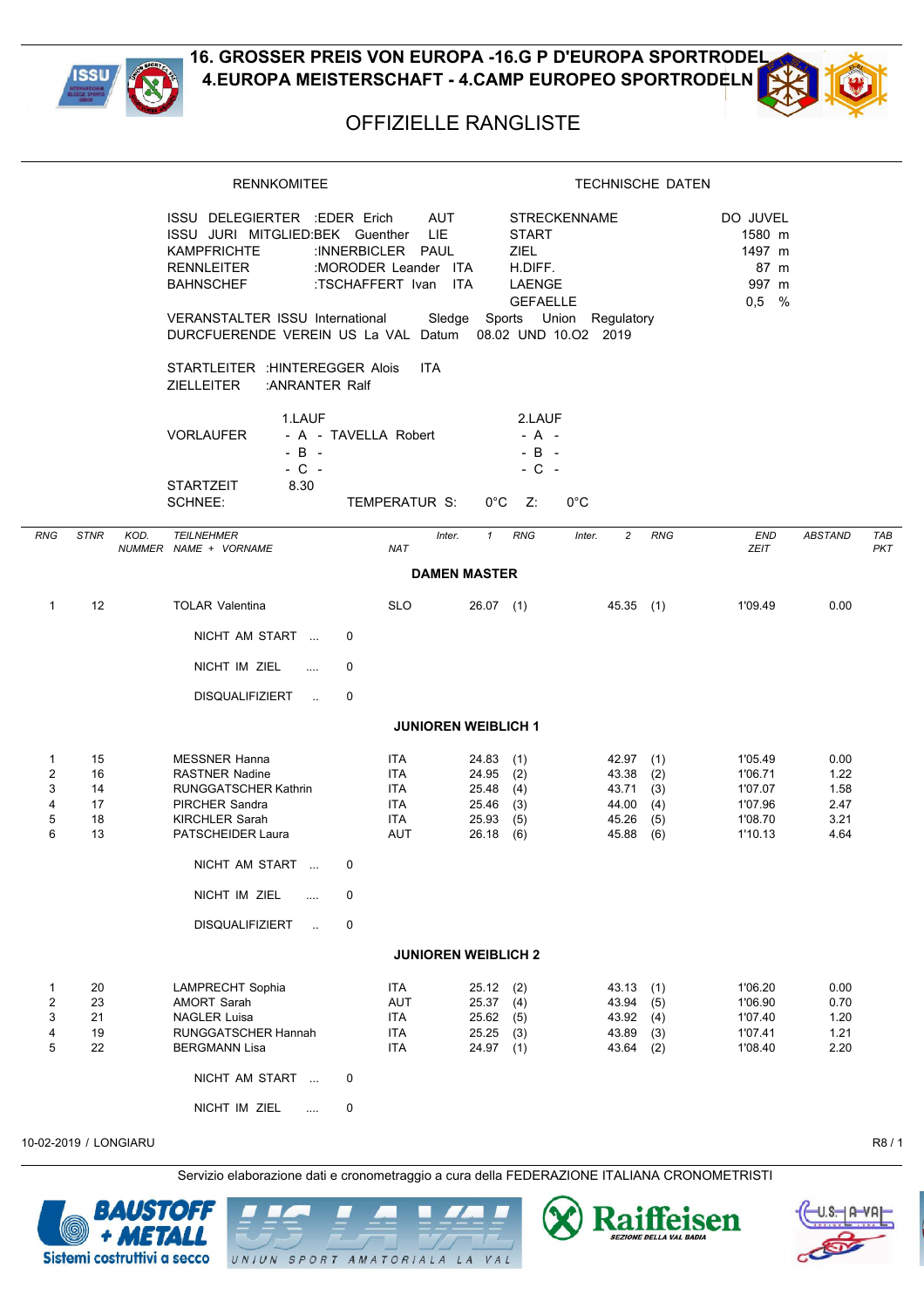| <b>RNG</b>                                                                                                        | <b>STNR</b>                                                                                        | KOD. | <b>TEILNEHMER</b><br>NUMMER NAME + VORNAME                                                                                                                                                                                                                                                                                                                                                                                                     |        | <b>NAT</b>                                                                                                                                                                  | Inter.                   | $\mathbf{1}$                                                                                                                                          | <b>RNG</b>                                                                                                                  | Inter. | $\overline{c}$                                                                                                                                        | <b>RNG</b>                                                                                                                  | <b>END</b><br>ZEIT                                                                                                                                                                      | <b>ABSTAND</b>                                                                                                                        | TAB<br><b>PKT</b> |
|-------------------------------------------------------------------------------------------------------------------|----------------------------------------------------------------------------------------------------|------|------------------------------------------------------------------------------------------------------------------------------------------------------------------------------------------------------------------------------------------------------------------------------------------------------------------------------------------------------------------------------------------------------------------------------------------------|--------|-----------------------------------------------------------------------------------------------------------------------------------------------------------------------------|--------------------------|-------------------------------------------------------------------------------------------------------------------------------------------------------|-----------------------------------------------------------------------------------------------------------------------------|--------|-------------------------------------------------------------------------------------------------------------------------------------------------------|-----------------------------------------------------------------------------------------------------------------------------|-----------------------------------------------------------------------------------------------------------------------------------------------------------------------------------------|---------------------------------------------------------------------------------------------------------------------------------------|-------------------|
|                                                                                                                   |                                                                                                    |      | <b>DISQUALIFIZIERT</b><br>$\ddot{\phantom{1}}$                                                                                                                                                                                                                                                                                                                                                                                                 | 0      |                                                                                                                                                                             |                          |                                                                                                                                                       |                                                                                                                             |        |                                                                                                                                                       |                                                                                                                             |                                                                                                                                                                                         |                                                                                                                                       |                   |
|                                                                                                                   |                                                                                                    |      |                                                                                                                                                                                                                                                                                                                                                                                                                                                |        |                                                                                                                                                                             |                          |                                                                                                                                                       | <b>DAMEN ALLGEMEINE KLASSE</b>                                                                                              |        |                                                                                                                                                       |                                                                                                                             |                                                                                                                                                                                         |                                                                                                                                       |                   |
| $\mathbf{1}$<br>$\overline{2}$<br>3<br>4<br>5<br>6                                                                | 26<br>25<br>24<br>28<br>27<br>29                                                                   |      | <b>HILPOLD Theresa</b><br><b>FRISCHMANN Verena</b><br><b>KRUCKENHAUSER Lisa</b><br>MISSLINGER Janine<br><b>BRUNNER Shamira</b><br>PLESHAKOVA Oksana                                                                                                                                                                                                                                                                                            |        | ITA<br>AUT<br><b>AUT</b><br><b>AUT</b><br><b>ITA</b><br><b>RUS</b>                                                                                                          |                          | 24.44<br>25.65<br>24.96<br>25.27<br>24.60<br>26.42                                                                                                    | (1)<br>(5)<br>(3)<br>(4)<br>(2)<br>(6)                                                                                      |        | 41.92<br>43.59<br>43.17<br>43.87<br>46.19<br>46.25                                                                                                    | (1)<br>(3)<br>(2)<br>(4)<br>(5)<br>(6)                                                                                      | 1'04.21<br>1'05.84<br>1'06.53<br>1'07.86<br>1'08.64<br>1'10.80                                                                                                                          | 0.00<br>1.63<br>2.32<br>3.65<br>4.43<br>6.59                                                                                          |                   |
|                                                                                                                   |                                                                                                    |      | NICHT AM START<br>$\sim$                                                                                                                                                                                                                                                                                                                                                                                                                       | 0      |                                                                                                                                                                             |                          |                                                                                                                                                       |                                                                                                                             |        |                                                                                                                                                       |                                                                                                                             |                                                                                                                                                                                         |                                                                                                                                       |                   |
|                                                                                                                   |                                                                                                    |      | NICHT IM ZIEL<br>.<br><b>DISQUALIFIZIERT</b><br>$\ddot{\phantom{a}}$                                                                                                                                                                                                                                                                                                                                                                           | 0<br>0 |                                                                                                                                                                             |                          |                                                                                                                                                       |                                                                                                                             |        |                                                                                                                                                       |                                                                                                                             |                                                                                                                                                                                         |                                                                                                                                       |                   |
|                                                                                                                   |                                                                                                    |      |                                                                                                                                                                                                                                                                                                                                                                                                                                                |        |                                                                                                                                                                             | <b>HERREN MASTER III</b> |                                                                                                                                                       |                                                                                                                             |        |                                                                                                                                                       |                                                                                                                             |                                                                                                                                                                                         |                                                                                                                                       |                   |
|                                                                                                                   |                                                                                                    |      |                                                                                                                                                                                                                                                                                                                                                                                                                                                |        |                                                                                                                                                                             |                          |                                                                                                                                                       |                                                                                                                             |        |                                                                                                                                                       |                                                                                                                             |                                                                                                                                                                                         |                                                                                                                                       |                   |
| $\mathbf{1}$<br>$\overline{2}$<br>3<br>4<br>5<br>6<br>$\overline{7}$                                              | 31<br>33<br>36<br>39<br>35<br>32<br>37                                                             |      | <b>CLARA Dominikus</b><br>MITTERRUTZNER Michael<br><b>STRICKNER August</b><br><b>KIRSCHNER Albin</b><br><b>KERSCHBAUMER Helmuth</b><br><b>MARK Hermann</b><br><b>KOLER Stanislav</b>                                                                                                                                                                                                                                                           |        | ITA<br>ITA<br><b>AUT</b><br><b>AUT</b><br><b>AUT</b><br>AUT<br><b>SLO</b>                                                                                                   |                          | 24.48<br>24.80<br>24.67<br>24.97<br>25.55<br>25.81<br>26.22                                                                                           | (1)<br>(3)<br>(2)<br>(4)<br>(5)<br>(6)<br>(7)                                                                               |        | 42.04<br>42.56<br>42.80<br>43.66<br>43.88<br>44.77<br>45.77                                                                                           | (1)<br>(2)<br>(3)<br>(4)<br>(5)<br>(6)<br>(7)                                                                               | 1'04.38<br>1'05.19<br>1'05.94<br>1'06.61<br>1'06.92<br>1'08.20<br>1'10.11                                                                                                               | 0.00<br>0.81<br>1.56<br>2.23<br>2.54<br>3.82<br>5.73                                                                                  |                   |
|                                                                                                                   |                                                                                                    |      | NICHT AM START                                                                                                                                                                                                                                                                                                                                                                                                                                 | 1      |                                                                                                                                                                             |                          |                                                                                                                                                       |                                                                                                                             |        |                                                                                                                                                       |                                                                                                                             |                                                                                                                                                                                         |                                                                                                                                       |                   |
|                                                                                                                   | 30                                                                                                 |      | <b>ELLER Herbert</b>                                                                                                                                                                                                                                                                                                                                                                                                                           |        | <b>AUT</b>                                                                                                                                                                  |                          |                                                                                                                                                       |                                                                                                                             |        |                                                                                                                                                       |                                                                                                                             |                                                                                                                                                                                         |                                                                                                                                       |                   |
|                                                                                                                   |                                                                                                    |      | NICHT IM ZIEL<br>                                                                                                                                                                                                                                                                                                                                                                                                                              | 0      |                                                                                                                                                                             |                          |                                                                                                                                                       |                                                                                                                             |        |                                                                                                                                                       |                                                                                                                             |                                                                                                                                                                                         |                                                                                                                                       |                   |
|                                                                                                                   |                                                                                                    |      | <b>DISQUALIFIZIERT</b><br>$\ddot{\phantom{a}}$                                                                                                                                                                                                                                                                                                                                                                                                 | 0      |                                                                                                                                                                             |                          |                                                                                                                                                       |                                                                                                                             |        |                                                                                                                                                       |                                                                                                                             |                                                                                                                                                                                         |                                                                                                                                       |                   |
|                                                                                                                   |                                                                                                    |      |                                                                                                                                                                                                                                                                                                                                                                                                                                                |        |                                                                                                                                                                             | <b>HERREN MASTER II</b>  |                                                                                                                                                       |                                                                                                                             |        |                                                                                                                                                       |                                                                                                                             |                                                                                                                                                                                         |                                                                                                                                       |                   |
| $\mathbf{1}$<br>2<br>3<br>4<br>5<br>6<br>$\overline{7}$<br>8<br>9<br>10<br>11<br>12<br>13<br>14<br>15<br>16<br>17 | 55<br>46<br>50<br>56<br>49<br>44<br>54<br>53<br>52<br>40<br>41<br>51<br>43<br>45<br>42<br>47<br>48 |      | <b>STOCKNER Helmut</b><br><b>GRAEBER Manfred</b><br><b>TRIEB Manfred</b><br><b>REIFER Rupert</b><br><b>KINZNER Ulrich</b><br><b>LANTSCHNER Gerhard</b><br>KEILER Franz-Josef<br><b>BUCHER Christian</b><br>LUCIAN Corrado<br>MAASS Josef<br><b>MAYR Wolfgang</b><br><b>HAUTZ Michael</b><br>MISSLINGER Peter<br><b>MEISSER Roger</b><br><b>KELLER Christian</b><br><b>AMORT Wolfgang</b><br>ERB Hubert<br>NICHT AM START<br>NICHT IM ZIEL<br>. | 0<br>0 | <b>ITA</b><br><b>ITA</b><br>AUT<br><b>ITA</b><br><b>ITA</b><br>ITA<br>AUT<br>AUT<br><b>ITA</b><br>AUT<br>AUT<br><b>GER</b><br>AUT<br>SUI<br><b>GER</b><br>AUT<br><b>GER</b> |                          | 23.84<br>24.33<br>24.02<br>24.49<br>23.83<br>24.16<br>24.16<br>24.30<br>24.76<br>24.87<br>24.89<br>25.21<br>25.22<br>25.72<br>25.41<br>25.19<br>27.97 | (2)<br>(7)<br>(3)<br>(8)<br>(1)<br>(4)<br>(4)<br>(6)<br>(9)<br>(10)<br>(11)<br>(13)<br>(14)<br>(16)<br>(15)<br>(12)<br>(17) |        | 41.14<br>41.37<br>41.16<br>41.68<br>41.05<br>41.45<br>41.77<br>41.81<br>42.52<br>42.58<br>43.09<br>43.81<br>43.88<br>44.73<br>43.93<br>44.36<br>50.01 | (2)<br>(4)<br>(3)<br>(6)<br>(1)<br>(5)<br>(7)<br>(8)<br>(9)<br>(10)<br>(11)<br>(12)<br>(13)<br>(16)<br>(14)<br>(15)<br>(17) | 1'03.07<br>1'03.23<br>1'03.36<br>1'03.69<br>1'03.83<br>1'03.85<br>1'03.92<br>1'04.21<br>1'05.02<br>1'05.41<br>1'06.52<br>1'06.85<br>1'07.06<br>1'08.21<br>1'08.26<br>1'08.59<br>1'16.59 | 0.00<br>0.16<br>0.29<br>0.62<br>0.76<br>0.78<br>0.85<br>1.14<br>1.95<br>2.34<br>3.45<br>3.78<br>3.99<br>5.14<br>5.19<br>5.52<br>13.52 |                   |
|                                                                                                                   |                                                                                                    |      |                                                                                                                                                                                                                                                                                                                                                                                                                                                |        |                                                                                                                                                                             |                          |                                                                                                                                                       |                                                                                                                             |        |                                                                                                                                                       |                                                                                                                             |                                                                                                                                                                                         |                                                                                                                                       |                   |
|                                                                                                                   |                                                                                                    |      | <b>DISQUALIFIZIERT</b><br>$\ddot{\phantom{a}}$                                                                                                                                                                                                                                                                                                                                                                                                 | 0      |                                                                                                                                                                             | <b>HERREN MASTER I</b>   |                                                                                                                                                       |                                                                                                                             |        |                                                                                                                                                       |                                                                                                                             |                                                                                                                                                                                         |                                                                                                                                       |                   |
| 1<br>2<br>3<br>4<br>5                                                                                             | 60<br>59<br>61<br>57<br>62                                                                         |      | <b>EHAMMER Andreas</b><br><b>TSCHAFFERT Diego</b><br>PIRCHER Meinhard<br><b>HOFER Florian</b><br><b>ACHENREINER Alfred</b>                                                                                                                                                                                                                                                                                                                     |        | AUT<br><b>ITA</b><br><b>ITA</b><br>ITA<br>AUT                                                                                                                               |                          | 23.85<br>23.45<br>24.13<br>25.32<br>25.57                                                                                                             | (2)<br>(1)<br>(3)<br>(5)<br>(6)                                                                                             |        | 40.73<br>40.08<br>41.23<br>42.87<br>43.74                                                                                                             | (2)<br>(1)<br>(3)<br>(4)<br>(5)                                                                                             | 1'02.42<br>1'03.21<br>1'03.52<br>1'05.51<br>1'06.29                                                                                                                                     | 0.00<br>0.79<br>1.10<br>3.09<br>3.87                                                                                                  |                   |





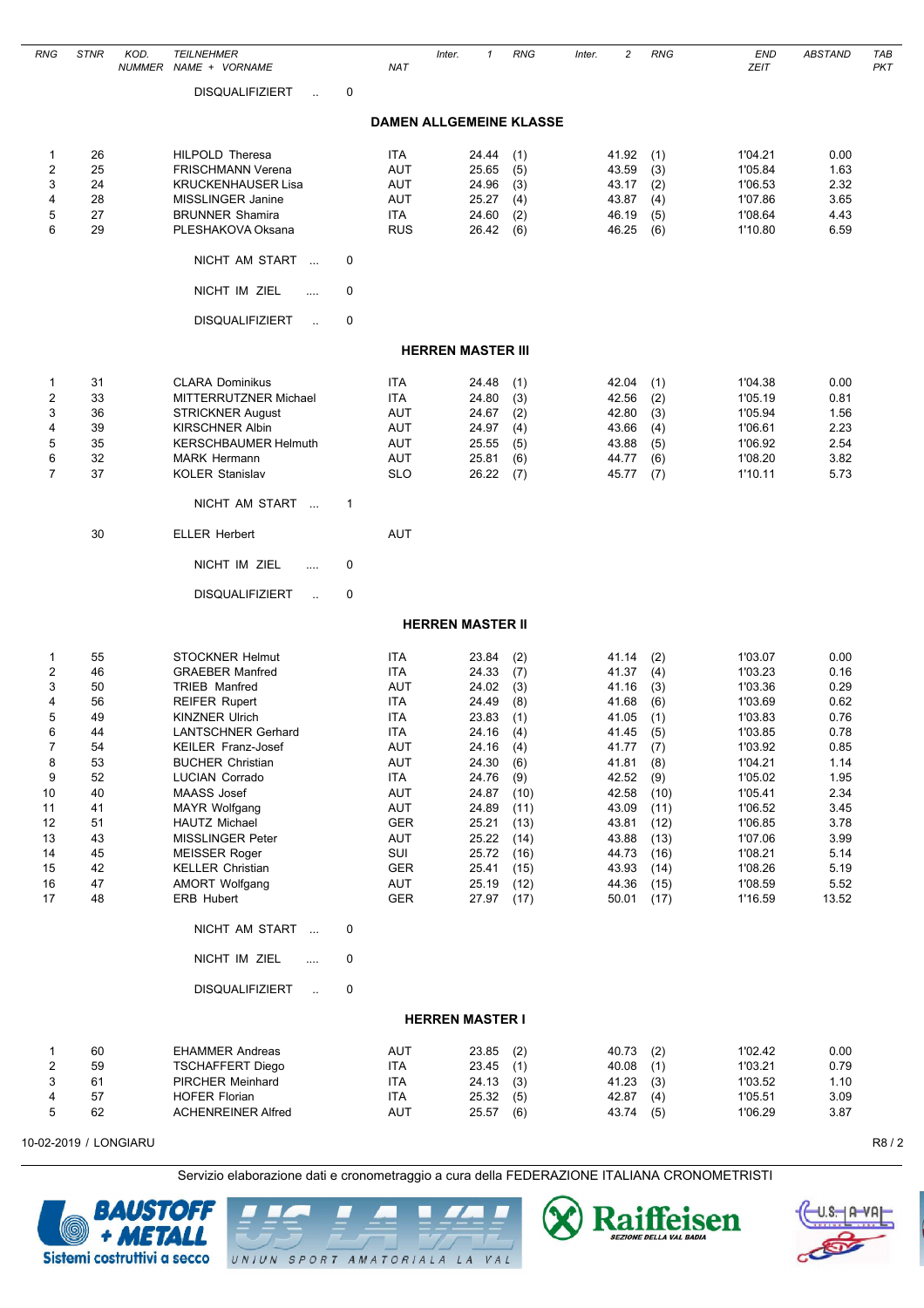| <b>RNG</b>            | <b>STNR</b> | KOD.<br><b>NUMMER</b> | <b>TEILNEHMER</b><br>NAME + VORNAME                    |   | <b>NAT</b>                      | Inter. | $\mathbf{1}$                | <b>RNG</b>   | Inter. | $\overline{c}$ | <b>RNG</b>   | <b>END</b><br><b>ZEIT</b> | <b>ABSTAND</b> | TAB<br><b>PKT</b> |
|-----------------------|-------------|-----------------------|--------------------------------------------------------|---|---------------------------------|--------|-----------------------------|--------------|--------|----------------|--------------|---------------------------|----------------|-------------------|
| 6                     | 58          |                       | <b>KEILER Stefan</b>                                   |   | AUT                             |        | 25.22                       | (4)          |        | 44.32          | (6)          | 1'07.69                   | 5.27           |                   |
|                       |             |                       | NICHT AM START<br>$\sim$ .                             | 0 |                                 |        |                             |              |        |                |              |                           |                |                   |
|                       |             |                       | NICHT IM ZIEL<br>.                                     | 0 |                                 |        |                             |              |        |                |              |                           |                |                   |
|                       |             |                       | <b>DISQUALIFIZIERT</b>                                 | 0 |                                 |        |                             |              |        |                |              |                           |                |                   |
|                       |             |                       |                                                        |   |                                 |        | <b>JUNIOREN MAENNLICH 1</b> |              |        |                |              |                           |                |                   |
| $\mathbf{1}$          | 69          |                       | <b>MUELLER Tobias</b>                                  |   | <b>ITA</b>                      |        | 23.91                       | (1)          |        | 41.28          | (1)          | 1'03.12                   | 0.00           |                   |
| 2                     | 72          |                       | <b>BUCHER Lukas</b>                                    |   | AUT                             |        | 24.59                       | (4)          |        | 41.73          | (2)          | 1'03.94                   | 0.82           |                   |
| 3<br>4                | 71<br>70    |                       | <b>GRUBER Philipp</b><br><b>KIRCHLER Moritz</b>        |   | <b>ITA</b><br><b>ITA</b>        |        | 24.43<br>24.50              | (2)<br>(3)   |        | 41.98<br>42.05 | (4)<br>(5)   | 1'04.30<br>1'04.33        | 1.18<br>1.21   |                   |
| 5                     | 67          |                       | <b>LAMBACHER Peter</b>                                 |   | ITA                             |        | 24.63                       | (5)          |        | 41.93          | (3)          | 1'04.49                   | 1.37           |                   |
| 6                     | 65          |                       | <b>HOFER Valentin</b>                                  |   | ITA                             |        | 24.66                       | (6)          |        | 42.20          | (6)          | 1'04.69                   | 1.57           |                   |
| 7                     | 66          |                       | <b>PIRCHER Martin</b>                                  |   | ITA                             |        | 24.83                       | (7)          |        | 42.44          | (7)          | 1'05.51                   | 2.39           |                   |
| 8                     | 68          |                       | <b>RAINER Julian</b>                                   |   | <b>AUT</b>                      |        | 24.91                       | (8)          |        | 43.01          | (8)          | 1'05.83                   | 2.71           |                   |
| 9                     | 64          |                       | EGGER Jonas                                            |   | <b>AUT</b>                      |        | 25.27                       | (10)         |        | 43.43          | (9)          | 1'06.75                   | 3.63           |                   |
| 10                    | 63          |                       | <b>SCHRANZ Fabian</b>                                  |   | AUT                             |        | 25.06                       | (9)          |        | 43.99          | (10)         | 1'07.65                   | 4.53           |                   |
|                       |             |                       | NICHT AM START<br>$\sim$ .                             | 0 |                                 |        |                             |              |        |                |              |                           |                |                   |
|                       |             |                       | NICHT IM ZIEL<br>$\cdots$                              | 0 |                                 |        |                             |              |        |                |              |                           |                |                   |
|                       |             |                       | <b>DISQUALIFIZIERT</b><br>$\ddot{\phantom{a}}$         | 0 |                                 |        |                             |              |        |                |              |                           |                |                   |
|                       |             |                       |                                                        |   |                                 |        | <b>JUNIOREN MAENNLICH 2</b> |              |        |                |              |                           |                |                   |
| $\mathbf{1}$          | 75          |                       | <b>GRAEBER Maximilian</b>                              |   | <b>ITA</b>                      |        | 23.50                       | (1)          |        | 40.18          | (1)          | 1'01.69                   | 0.00           |                   |
| $\overline{2}$        | 78          |                       | <b>PLONER Alex</b>                                     |   | ITA                             |        | 23.83                       | (3)          |        | 40.65          | (2)          | 1'02.63                   | 0.94           |                   |
| 3                     | 80          |                       | <b>SCHWIENBACHER Simon</b>                             |   | ITA                             |        | 24.30                       | (6)          |        | 41.39          | (5)          | 1'03.46                   | 1.77           |                   |
| 4                     | 84          |                       | <b>TORGGLER Martin</b>                                 |   | <b>ITA</b>                      |        | 23.71                       | (2)          |        | 40.88          | (3)          | 1'03.60                   | 1.91           |                   |
| 5<br>6                | 88<br>86    |                       | <b>ZELGER David</b><br><b>GRUBER Klaus</b>             |   | <b>ITA</b><br>ITA               |        | 24.15<br>24.41              | (4)<br>(7)   |        | 41.13<br>42.64 | (4)<br>(10)  | 1'04.59<br>1'04.65        | 2.90<br>2.96   |                   |
| 7                     | 89          |                       | <b>SCHEIDLE Tobias</b>                                 |   | <b>AUT</b>                      |        | 24.29                       | (5)          |        | 41.85          | (6)          | 1'04.81                   | 3.12           |                   |
| 8                     | 85          |                       | STOCKNER Julian                                        |   | <b>ITA</b>                      |        | 24.79                       | (12)         |        | 42.37          | (8)          | 1'04.83                   | 3.14           |                   |
| 9                     | 73          |                       | <b>GATTA Damian</b>                                    |   | ITA                             |        | 24.77                       | (10)         |        | 42.53          | (9)          | 1'05.00                   | 3.31           |                   |
| 10                    | 83          |                       | <b>WOHLGENANNT Florian</b>                             |   | AUT                             |        | 24.54                       | (8)          |        | 42.94          | (12)         | 1'05.34                   | 3.65           |                   |
| 11                    | 79          |                       | <b>PUNER Christian</b>                                 |   | <b>ITA</b>                      |        | 24.67                       | (9)          |        | 42.28          | (7)          | 1'05.39                   | 3.70           |                   |
| 12                    | 76          |                       | <b>LINDNER Hannes</b>                                  |   | <b>AUT</b>                      |        | 24.77                       | (10)         |        | 42.68          | (11)         | 1'05.53                   | 3.84           |                   |
| 13<br>14              | 82<br>77    |                       | <b>SENN Stefan</b><br><b>MONTHALER Tobias</b>          |   | <b>ITA</b><br>ITA               |        | 25.11<br>25.23              | (13)<br>(15) |        | 43.60<br>43.51 | (14)<br>(13) | 1'06.42<br>1'06.68        | 4.73<br>4.99   |                   |
| 15                    | 74          |                       | PISTOIA Andrea                                         |   | <b>ITA</b>                      |        | 25.22                       | (14)         |        | 44.23          | (15)         | 1'07.41                   | 5.72           |                   |
| 16                    | 87          |                       | <b>LUCIAN Mirko</b>                                    |   | <b>ITA</b>                      |        | 25.35                       | (16)         |        | 44.35          | (16)         | 1'09.23                   | 7.54           |                   |
| 17                    | 81          |                       | NICOLETTO Andrea                                       |   | <b>ITA</b>                      |        | 25.76                       | (17)         |        | 45.74          | (17)         | 1'10.14                   | 8.45           |                   |
|                       |             |                       | NICHT AM START                                         | 0 |                                 |        |                             |              |        |                |              |                           |                |                   |
|                       |             |                       | NICHT IM ZIEL<br>$\sim$                                | 0 |                                 |        |                             |              |        |                |              |                           |                |                   |
|                       |             |                       | <b>DISQUALIFIZIERT</b><br>$\mathcal{L}_{\mathrm{eff}}$ | 0 |                                 |        |                             |              |        |                |              |                           |                |                   |
|                       |             |                       |                                                        |   | <b>HERREN ALLGEMEINE KLASSE</b> |        |                             |              |        |                |              |                           |                |                   |
| 1                     | 101         |                       | <b>KASER Roman-Klaus</b>                               |   | ITA                             |        | 23.39                       | (1)          |        | 39.86          | (1)          | 1'01.33                   | 0.00           |                   |
| $\overline{2}$        | 94          |                       | PREINDL Maximilian                                     |   | <b>ITA</b>                      |        | 23.52                       | (2)          |        | 40.05          | (2)          | 1'01.96                   | 0.63           |                   |
| 3                     | 92          |                       | FREI Sebastian                                         |   | ITA                             |        | 23.66                       | (3)          |        | 40.54          | (4)          | 1'02.19                   | 0.86           |                   |
| 4                     | 103         |                       | <b>HUBER Christian</b>                                 |   | <b>ITA</b>                      |        | 23.99                       | (5)          |        | 41.05          | (5)          | 1'02.61                   | 1.28           |                   |
| 5                     | 90          |                       | SCHOELZHORN Florian                                    |   | ITA                             |        | 24.19                       | (8)          |        | 41.24          | (6)          | 1'03.24                   | 1.91           |                   |
| 6<br>$\overline{7}$   | 105<br>97   |                       | RABENSTEINER Florian<br><b>FREI Mathias</b>            |   | ITA<br>ITA                      |        | 24.00<br>24.37              | (6)<br>(9)   |        | 41.25<br>42.13 | (7)<br>(9)   | 1'03.29<br>1'04.20        | 1.96<br>2.87   |                   |
| 8                     | 102         |                       | <b>WECHSELBERGER Alois</b>                             |   | AUT                             |        | 23.70                       | (4)          |        | 40.43          | (3)          | 1'04.25                   | 2.92           |                   |
| 9                     | 91          |                       | <b>GRUBER Christof</b>                                 |   | <b>ITA</b>                      |        | 24.15                       | (7)          |        | 42.07          | (8)          | 1'04.35                   | 3.02           |                   |
| 10                    | 104         |                       | <b>STRICKNER Thomas</b>                                |   | AUT                             |        | 24.39                       | (10)         |        | 42.17          | (10)         | 1'04.93                   | 3.60           |                   |
| 11                    | 99          |                       | <b>KALB Benno</b>                                      |   | AUT                             |        | 25.13                       | (12)         |        | 42.74          | (11)         | 1'05.21                   | 3.88           |                   |
| 12                    | 93          |                       | GASTL Bernhard                                         |   | AUT                             |        | 25.53                       | (15)         |        | 43.32 (12)     |              | 1'05.25                   | 3.92           |                   |
| 13                    | 96          |                       | <b>BUCHER Hanspeter</b>                                |   | AUT                             |        | 24.61                       | (11)         |        | 43.54          | (13)         | 1'06.24                   | 4.91           |                   |
| 10-02-2019 / LONGIARU |             |                       |                                                        |   |                                 |        |                             |              |        |                |              |                           |                | R8/3              |







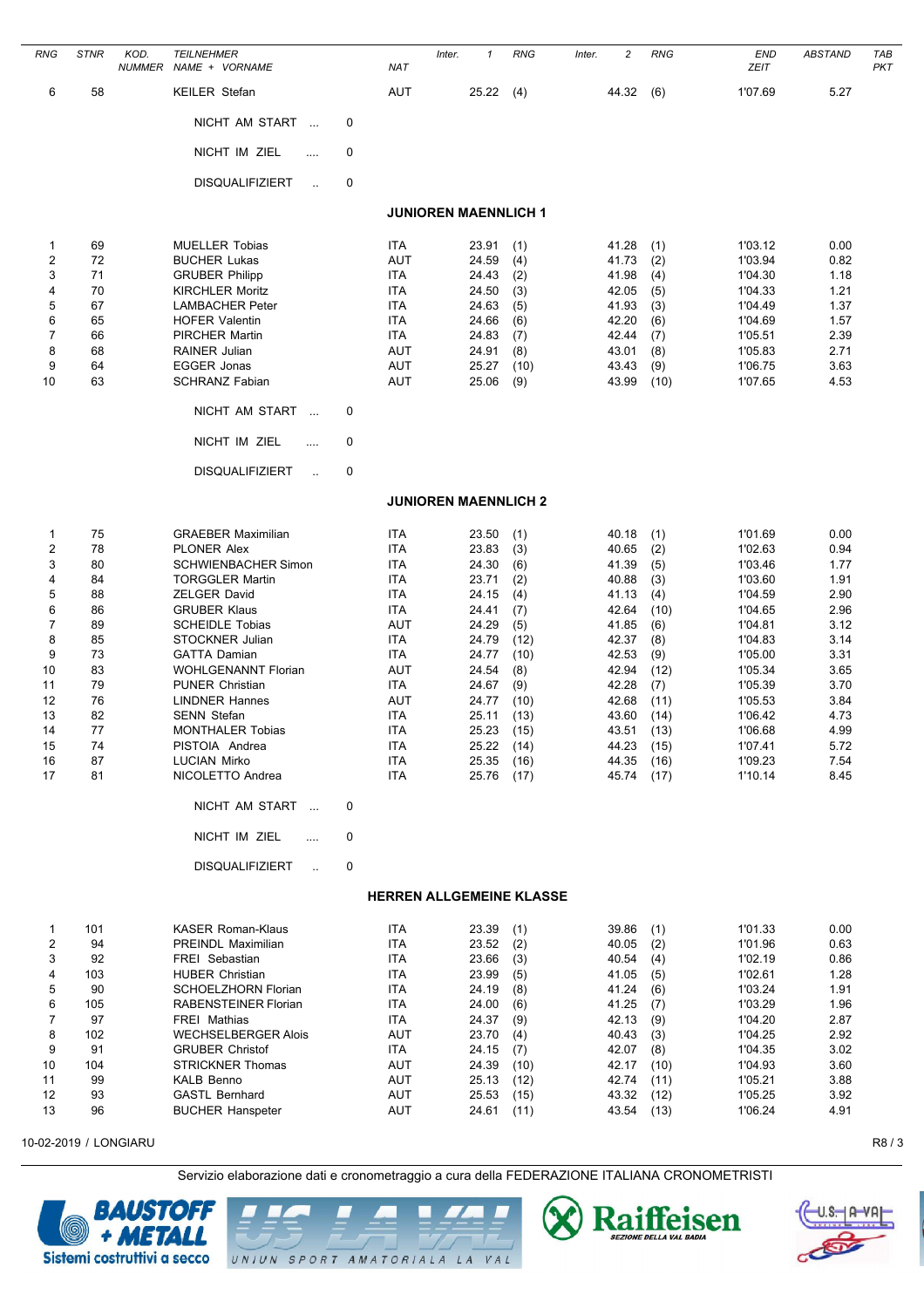| <b>RNG</b>     | <b>STNR</b>     | KOD.<br><b>NUMMER</b> | <b>TEILNEHMER</b><br>NAME + VORNAME                                   |   | <b>NAT</b>                             | Inter. |                         | <b>RNG</b>           | Inter. | 2                       | <b>RNG</b>           | <b>END</b><br><b>ZEIT</b>     | ABSTAND              | TAB<br><b>PKT</b> |
|----------------|-----------------|-----------------------|-----------------------------------------------------------------------|---|----------------------------------------|--------|-------------------------|----------------------|--------|-------------------------|----------------------|-------------------------------|----------------------|-------------------|
| 14<br>15<br>16 | 98<br>95<br>100 |                       | <b>BESCHTA Maximilian</b><br>EHAM Florian<br><b>MUELLER Sebastian</b> |   | <b>GER</b><br><b>GER</b><br><b>GER</b> |        | 25.44<br>25.81<br>25.47 | (13)<br>(16)<br>(14) |        | 44.15<br>45.53<br>45.09 | (14)<br>(16)<br>(15) | 1'08.05<br>1'09.17<br>1'09.59 | 6.72<br>7.84<br>8.26 |                   |
|                |                 |                       | NICHT AM START<br>$\overline{\phantom{a}}$                            | 0 |                                        |        |                         |                      |        |                         |                      |                               |                      |                   |
|                |                 |                       | NICHT IM ZIEL<br>$\ddotsc$                                            | 0 |                                        |        |                         |                      |        |                         |                      |                               |                      |                   |
|                |                 |                       | <b>DISQUALIFIZIERT</b><br>$\mathbf{r}$                                | 0 |                                        |        |                         |                      |        |                         |                      |                               |                      |                   |